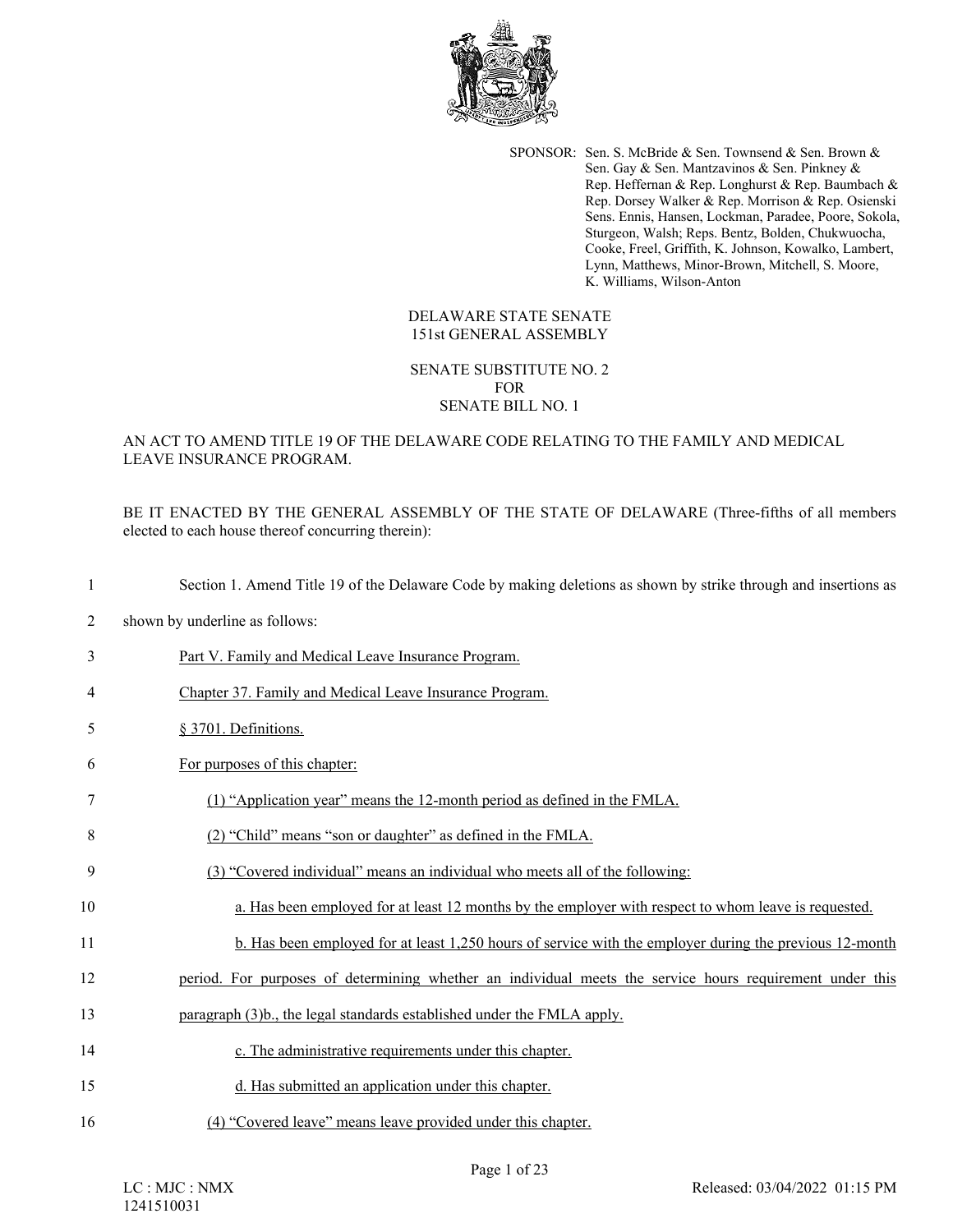| 17 | (5) "Department" means the Department of Labor.                                                                            |
|----|----------------------------------------------------------------------------------------------------------------------------|
| 18 | (6)a. "Employee" means an individual employed by an employer. For the purposes of this chapter, individuals                |
| 19 | primarily reporting for work at a worksite in this State are employees unless otherwise excluded. Individuals primarily    |
| 20 | reporting for work at a worksite outside of this State are not considered employees under this chapter unless the          |
| 21 | employer elects to classify them as such. Employers may reclassify an employee as primarily reporting for work at a        |
| 22 | worksite in another state for the purposes of this chapter through the duration of that individual's tenure at the out-of- |
| 23 | state worksite.                                                                                                            |
| 24 | b. "Employee" does not include an individual covered under $\S$ 5903(17)a. of Title 29, an individual                      |
| 25 | employed by entities in Title 14 in a position that would be covered under $\S$ 5903(17)a. of Title 29, or an              |
| 26 | individual in an equivalent position with an entity covered by State employee benefits.                                    |
| 27 | (7)a. "Employer" means all those who employ employees working anywhere in this State.                                      |
| 28 | 1. Employers with 10 to 24 employees during the previous 12 months shall be subject to only the                            |
| 29 | parental leave provisions of this chapter. For purposes of this paragraph (7)a.1., "employees" includes those              |
| 30 | who meet the requirements of a covered individual under $\S$ 3701(3)a. and (3)b. of this title or are reasonably           |
| 31 | expected to meet the requirements of a covered individual under $\S 3701(3)$ a. and b. of this title during the            |
| 32 | previous 12 months.                                                                                                        |
| 33 | 2. Employers with 25 or more employees during the previous 12 months shall be subject to all                               |
| 34 | parental, family caregiving, and medical leave provisions of this chapter. For purposes of this paragraph                  |
| 35 | (7)a.2., "employees" includes those who meet the requirements of a covered individual under § 3701(3)a. and                |
| 36 | (3)b. of this title or are reasonably expected to meet the requirements of a covered individual under $\S$                 |
| 37 | $3701(3)a$ . and b. of this title during the previous 12 months.                                                           |
| 38 | b. "Employer" does not include any of the following:                                                                       |
| 39 | 1. Anyone who employs less than 10 employees in this State during the previous 12 months.                                  |
| 40 | 2. The federal government.                                                                                                 |
| 41 | (8) "Family and medical leave benefits" means benefits provided under this chapter.                                        |
| 42 | (9) "Family caregiving leave" includes leave under $\S 3702(a)(2)$ and (a)(4) of this title.                               |
| 43 | (10) "Family caregiving leave benefits" means benefits paid under $\S$ 3704 of this title and provided under $\S$          |
| 44 | $3702(a)$ of this title to a covered individual while the covered individual is on family leave.                           |
| 45 | (11) "Family member" means all of the following:                                                                           |
| 46 | a. A parent, as defined under the FMLA.                                                                                    |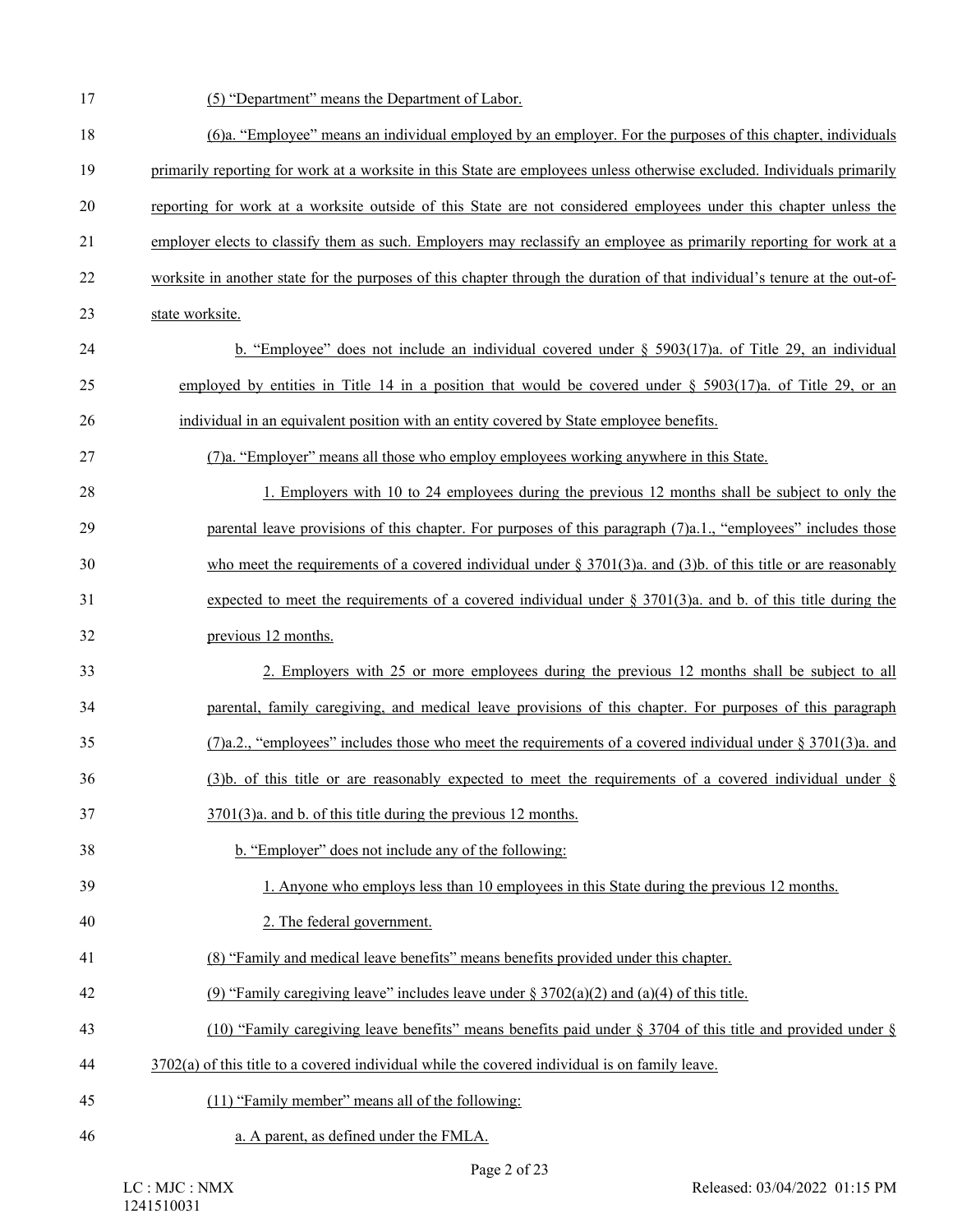| 47 | b. A child.                                                                                                                |
|----|----------------------------------------------------------------------------------------------------------------------------|
| 48 | c. A spouse, as defined under the FMLA.                                                                                    |
| 49 | (12) "FMLA" means the Family and Medical Leave Act, 29 U.S.C. Chapter 28.                                                  |
| 50 | (13) "Fund" means the Family and Medical Leave Insurance Account Fund created under this chapter.                          |
| 51 | (14) "Health care provider" means as defined under the FMLA.                                                               |
| 52 | $(15)$ "Medical leave" includes leave under § 3702(a)(3) of this title.                                                    |
| 53 | (16) "Medical leave benefits" means benefits paid under $\S 3704$ of this title and provided under $\S 3702(a)$ of         |
| 54 | this title to a covered individual while the covered individual is on medical leave.                                       |
| 55 | $(17)$ "Parental leave" includes leave under § 3702(a)(1) of this title.                                                   |
| 56 | (18) "Parental leave benefits" means benefits paid under $\S 3704$ of this title and provided under $\S 3702(a)$ of        |
| 57 | this title to a covered individual while the covered individual is on parental leave.                                      |
| 58 | (19) "Qualifying exigency" means as defined under the FMLA.                                                                |
| 59 | (20)a. "Retaliatory personnel action" means an adverse action against an employee for the exercise of, or good             |
| 60 | faith attempt to exercise, a right guaranteed under this chapter, including any threat, discharge, suspension, demotion,   |
| 61 | or reduction of hours, or report or threat to report an employee's suspected citizenship or immigration status or the      |
| 62 | suspected citizenship or immigration status of a family member of the employee to a federal, state, or local agency.       |
| 63 | b. "Retaliatory personnel action" includes interference with or punishment for participating or assisting,                 |
| 64 | in any manner, in an investigation, proceeding, or hearing under this chapter.                                             |
| 65 | (21) "Secretary" means the Secretary of the Department.                                                                    |
| 66 | (22) "Serious health condition" means as defined under the FMLA.                                                           |
| 67 | (23) "Small business" means all of the following:                                                                          |
| 68 | a. For purposes of parental leave, all those that employ 9 or less employees working anywhere in this                      |
| 69 | State.                                                                                                                     |
| 70 | b. For purposes of family caregiving leave and medical leave, all those that employ 24 or less employees                   |
| 71 | working anywhere in this State.                                                                                            |
| 72 | (24) "Wages" means remuneration for employment as determined for purposes of old-age, survivors, and                       |
| 73 | disability insurance for employees and employers under the Federal Insurance Contribution Act, 26 U.S.C. Chapter 21.       |
| 74 | § 3702. Eligibility for benefits; serious health condition; certification or documentation of leave.                       |
| 75 | (a) Beginning 1 year after the start of contributions under $\S 3705$ of this title, and subject to subsection (c) of this |
| 76 | section, family and medical leave benefits are payable to a covered individual who meets one of the following:             |
|    |                                                                                                                            |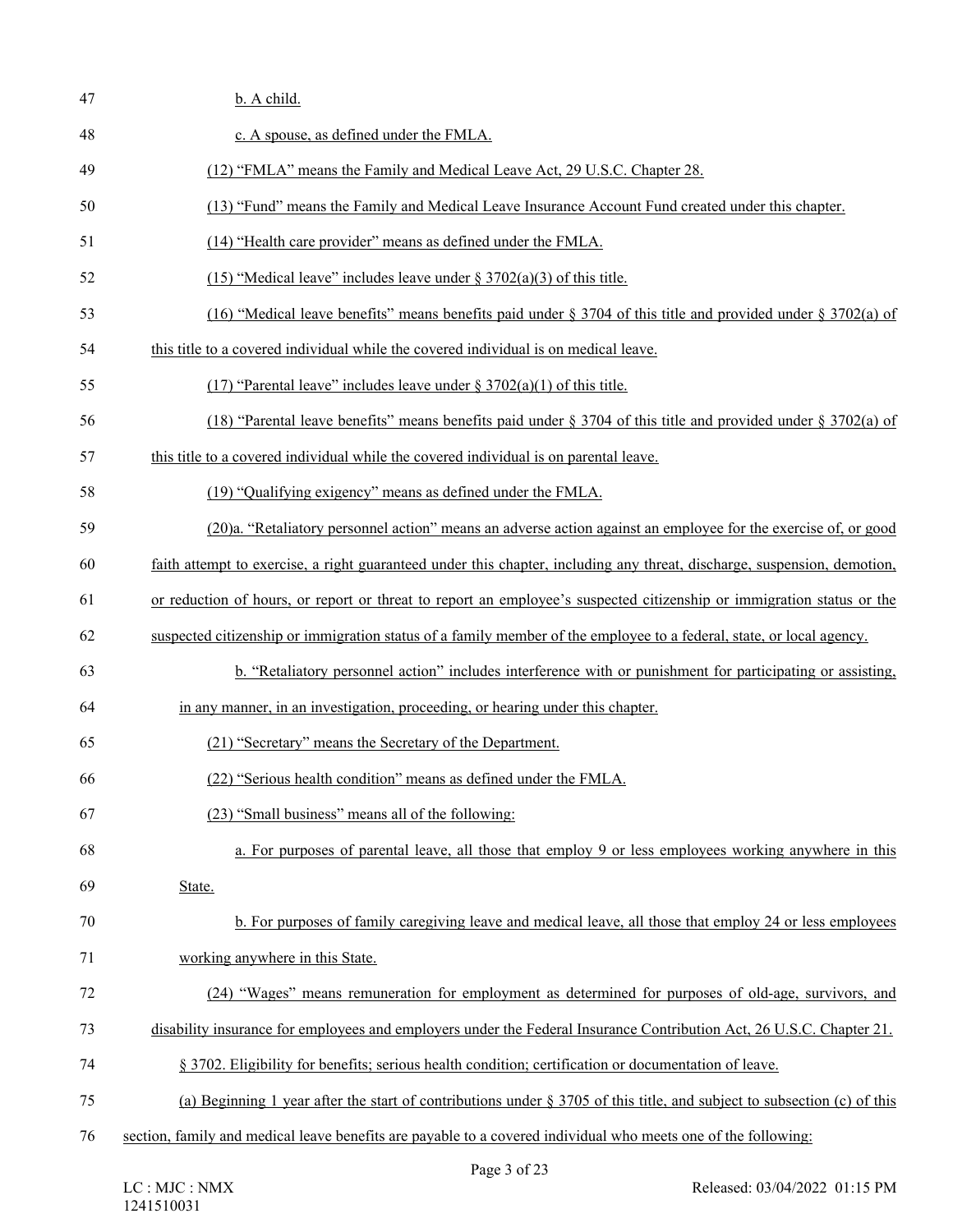77 (1) Because of a birth, adoption, or placement through foster care of a child, is caring for the child during the 78 first year after the birth, adoption, or placement of the child. 79 (2) Is caring for a family member with a serious health condition. 80 (3) Has a serious health condition that makes the covered individual unable to perform the functions of the 81 covered individual's position. 82 (4) Has a qualifying exigency. 83 (b) In applying and construing serious health condition, consideration must be given to the application and 84 construction given to serious health condition under the FMLA. 85 (c)(1) An employer or an approved private plan under  $\S 3716$  of this title shall collect and retain information from 86 covered individuals verifying parental leave status, serious health condition, or qualifying exigency when a covered 87 individual submits an application under this chapter. An employer shall require that a request for leave based on a serious 88 health condition under paragraph (a)(2) or (a)(3) of this section be supported by a certification issued by the health care 89 provider of the covered individual or of the family member of the covered individual, as appropriate. The covered 90 individual shall provide, in a timely manner, a copy of the certification to the employer or an approved private plan under § 91 3716 of this title. 92 (2) A certification required under paragraph (c)(1) of this section is sufficient if it includes all of the 93 following: 94 a. The date on which the serious health condition commenced. 95 b. The probable duration of the condition. 96 c. The appropriate medical facts within the knowledge of the health care provider regarding the condition. 97 d. A statement of the following, as appropriate: 98 1. For purposes of leave under paragraph  $(a)(2)$  of this section, a statement that the covered 99 individual is needed to care for the family member who has a serious health condition and an estimate of the 100 time that the covered individual needs to care for the family member. 101 2. For purposes of leave under paragraph (a)(3) of this section, a statement that the covered 102 individual is unable to perform the functions of the covered individual's position. 103 e. If the leave is to be taken intermittently or on a reduced leave schedule under § 3706 of this title for 104 planned medical treatment, the dates on which the medical treatment is expected to be given and the duration of 105 the medical treatment.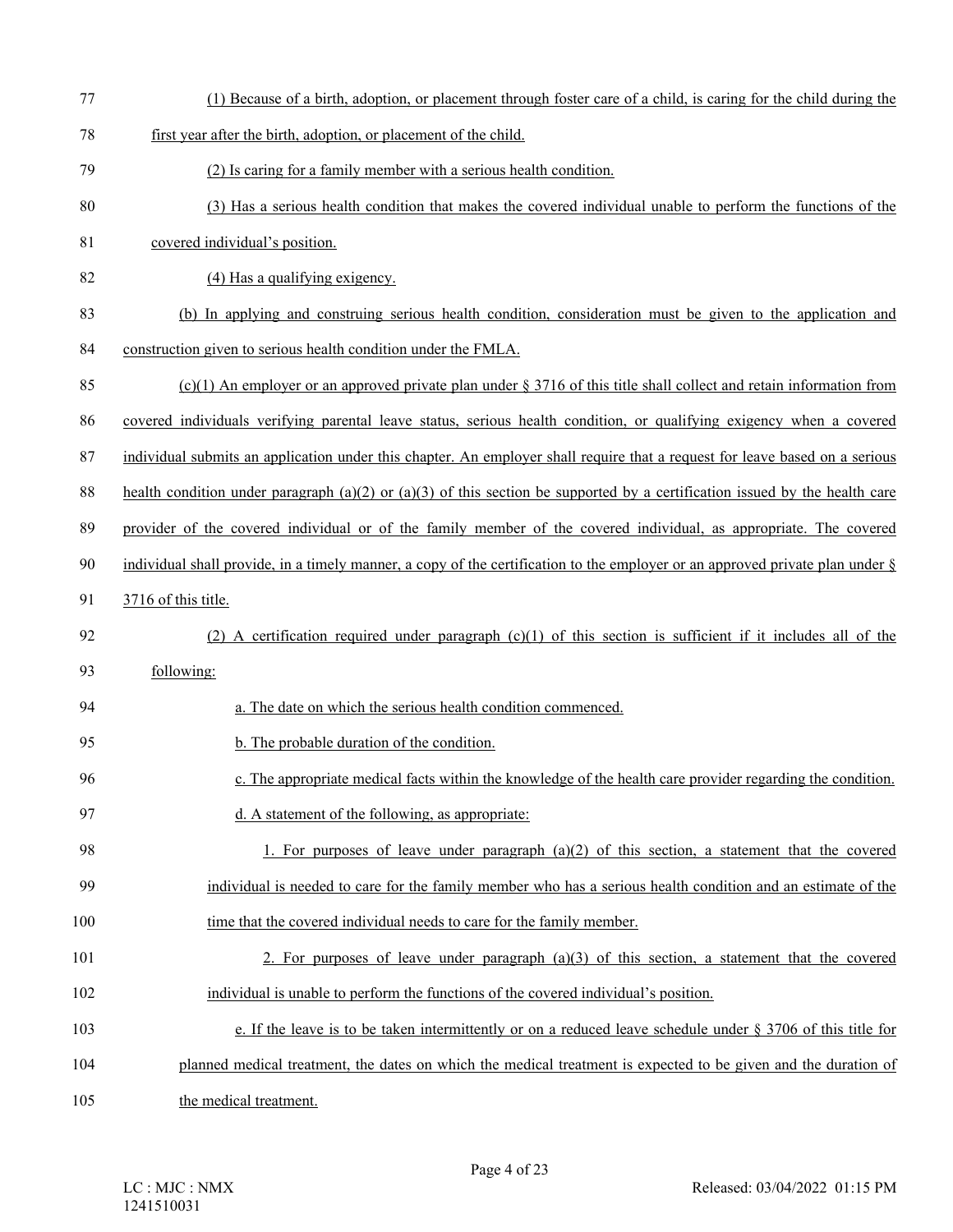| 106 | f. If the leave is to be taken intermittently or on a reduced leave schedule under $\S 3706$ of this title for          |
|-----|-------------------------------------------------------------------------------------------------------------------------|
| 107 | purposes of leave under paragraph $(a)(2)$ of this section, a statement that the covered individual's intermittent      |
| 108 | leave or leave on a reduced leave schedule is necessary for the care of the family member who has the serious           |
| 109 | health condition, or will assist in the family member's recovery, and the expected duration and schedule of the         |
| 110 | intermittent leave or reduced leave schedule.                                                                           |
| 111 | g. If the leave is to be taken intermittently or on a reduced leave schedule under § 3706 of this title for             |
| 112 | purposes of leave under paragraph $(a)(3)$ of this section, a statement of the medical necessity of the intermittent    |
| 113 | leave or leave on a reduced leave schedule and the expected duration of the intermittent leave or reduced leave         |
| 114 | schedule.                                                                                                               |
| 115 | (3)a. If the employer or an approved private plan under $\S 3716$ of this title has reason to doubt the validity of a   |
| 116 | certification provided under this subsection, the employer or private plan may require, at the expense of the employer  |
| 117 | or private plan, that the covered individual obtain the opinion of a second health care provider designated or approved |
| 118 | by the employer or private plan concerning any information certified under this subsection. A health care provider      |
| 119 | designated under this paragraph $(c)(3)a$ , may not be employed on a regular basis by the employer, Department or       |
| 120 | private plan.                                                                                                           |
| 121 | b. If the second opinion under paragraph $(c)(3)a$ . of this section differs from the opinion in the original           |
| 122 | certification provided by the covered individual under this subsection, the employer or private plan may require, at    |
| 123 | the expense of the employer or private plan, that the employee obtain the opinion of a third health care provider       |
| 124 | designated or approved jointly by the employer or private plan and the covered individual concerning any                |
| 125 | information certified under this subsection. The third opinion is final and binding on the employer or private plan     |
| 126 | and the covered individual.                                                                                             |
| 127 | (4)a. The employer or an approved private plan under $\S$ 3716 of this title may require that the covered               |
| 128 | individual obtain subsequent recertifications on a reasonable basis.                                                    |
| 129 | b. The standards for determining what constitutes a reasonable basis for recertification may be governed                |
| 130 | by a collective bargaining agreement between the employer or private plan and a labor organization which is the         |
| 131 | collective bargaining representative of the unit of which the covered individual is a part if such a collective         |
| 132 | bargaining agreement is in effect.                                                                                      |
| 133 | c. Unless otherwise required by the covered individual's health care provider, the employer or private                  |
| 134 | plan may not require recertification more than once during a 30-day period and, in any case, may not unreasonably       |
| 135 | require recertification.                                                                                                |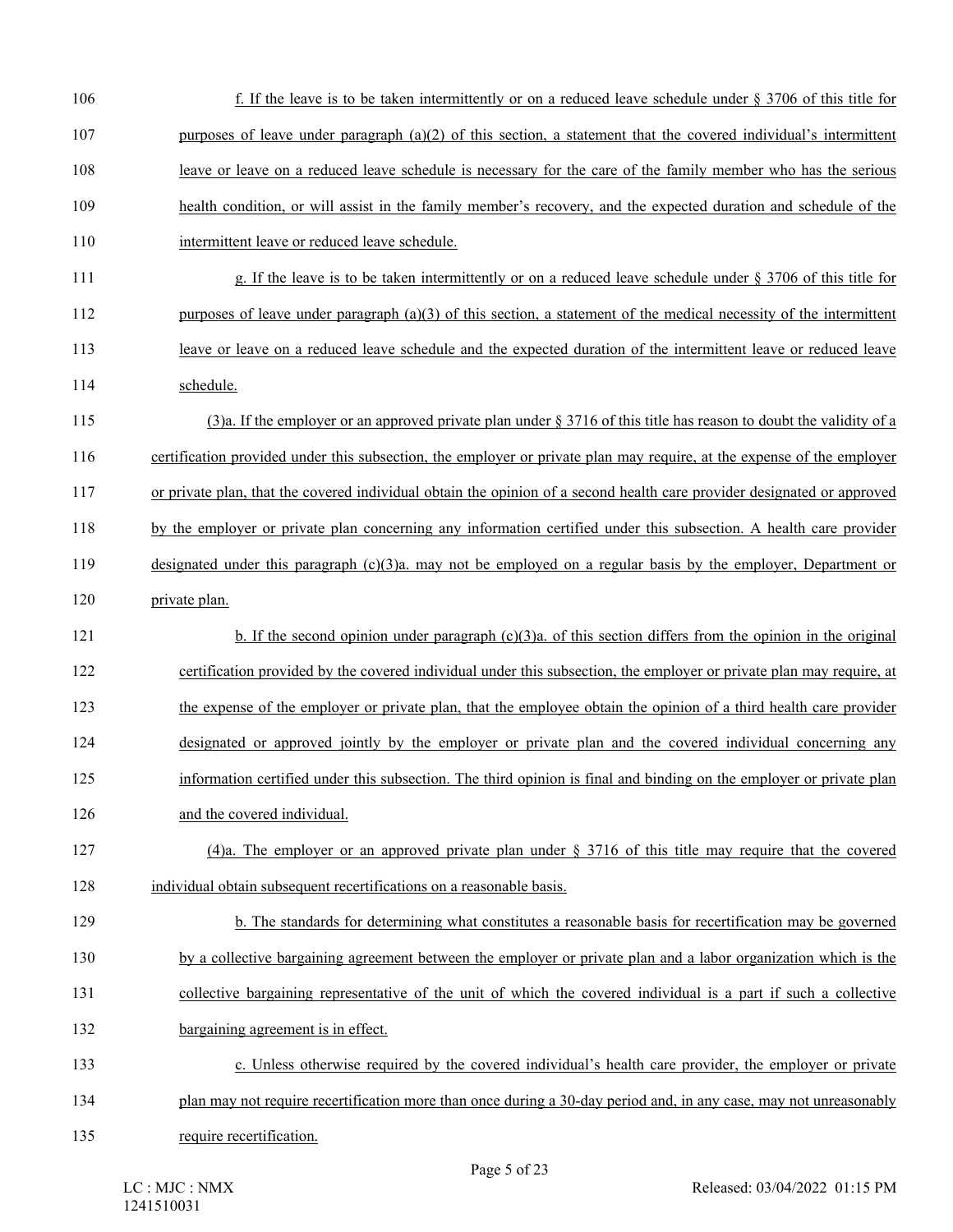136 d. The employer or an approved private plan under § 3716 of this title shall pay for any recertification 137 that is not covered by the covered individual's health insurance. 138 (d) The employer or an approved private plan under § 3716 of this title shall require that a request for leave based 139 on a serious health condition under paragraph (a)(2) of this section of a family member be supported by documentation 140 demonstrating the nature and extent of the relationship. 141 § 3703. Duration of benefits. 142 (a) A covered individual is eligible for a maximum of 12 weeks of family and medical leave benefits in an 143 application year. 144 (1) The maximum number of weeks during which parental leave benefits are payable under § 3702(a)(1) of 145 this title in an application year is 12 weeks. 146 (2) The maximum aggregate number of weeks during which medical leave and family caregiving leave 147 benefits are payable under § 3702(a)(2), (a)(3), and (a)(4) of this title in an application year is 6 weeks in any 24-month 148 period. 149 (b) If 2 parents are entitled to leave under  $\S 3702(a)(1)$ ,  $(a)(2)$ , or  $(a)(4)$  of this title and are employed by the same 150 employer, the aggregate number of weeks of leave to which both may be entitled may be limited by the employer to 12 151 weeks during any 12-month period. The Department may adopt regulations limiting aggregate family caregiving leave 152 claimed by multiple family members for the same qualifying event under § 3702(a) of this title. 153 (c) Except for parental leave benefits, and as permitted under § 3706 of this title, a covered individual is eligible 154 for benefits under this chapter not more than once in a 24-month period. 155 (d) An employer must approve or deny an application for benefits under this section within 5 business days of 156 receipt of a completed application that includes documentation necessary to review the claim. If the claim is denied, the 157 employer shall notify the covered individual of the reason for the denial. 158 (e) The employer must notify the Department, in a manner determined by the Department, within 3 business days 159 of a claim being approved under this chapter. The first payment of benefits to a covered individual must be made within 30 160 days after the employer has notified the Department of the approved claim. Subsequent payments must be made every 2 161 weeks. 162 (f) An employer with less than 25 employees may elect, with notice to the Department and employees, for each 163 employee to exercise not less than half of the employee's parental leave for 5 years from the start of benefits under § 3702 164 of this title. 165 § 3704. Amount of benefits.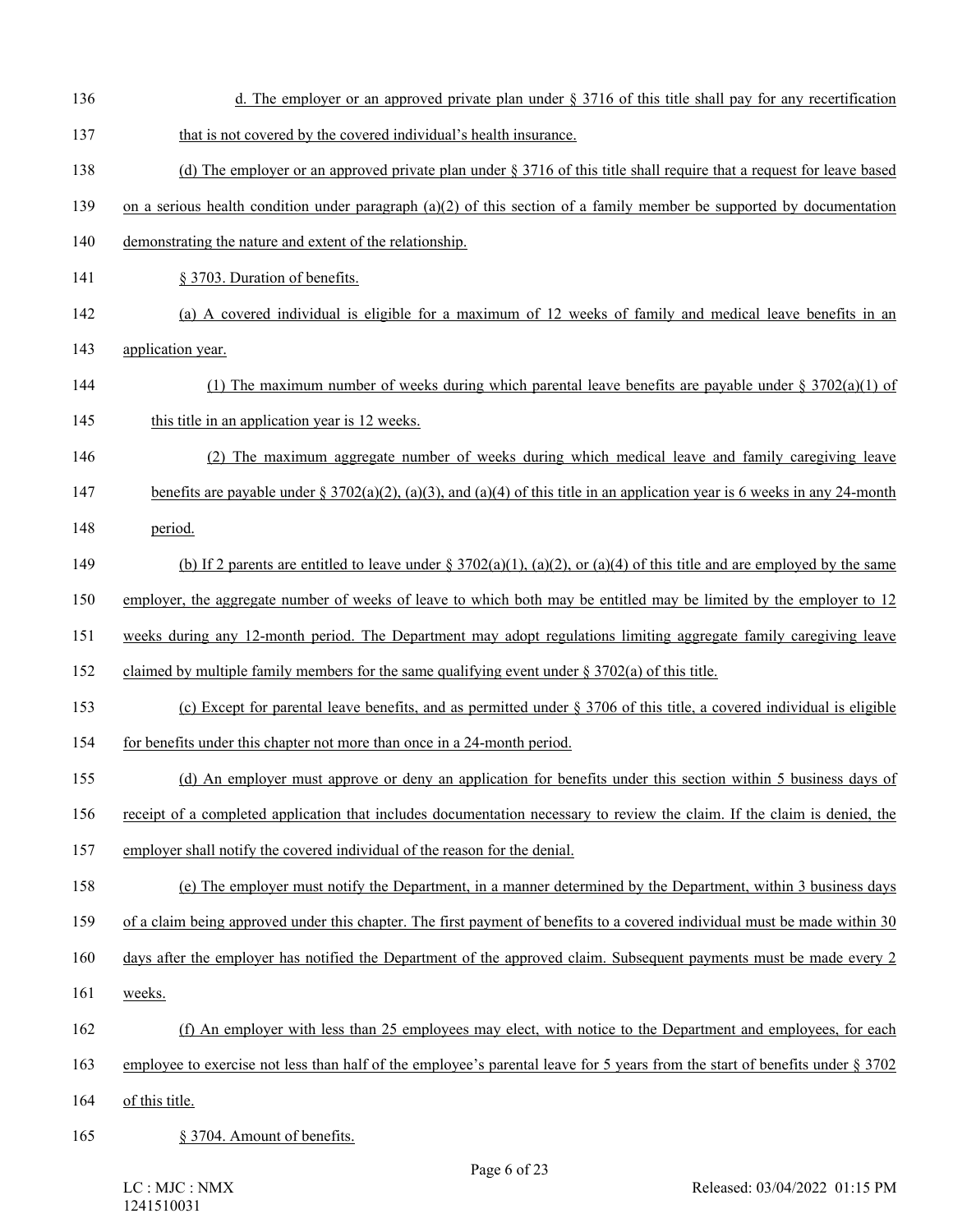| 166 | (a) The amount of family and medical leave benefits is to be determined as follows:                                    |
|-----|------------------------------------------------------------------------------------------------------------------------|
| 167 | (1) The weekly benefit must be 80% of the covered individual's average weekly wages rounded up to the                  |
| 168 | nearest even \$1.00 increment during the 12 months preceding submission of the application.                            |
| 169 | (2) The minimum weekly benefit may not be less than \$100 a week, except that if the covered individual's              |
| 170 | average weekly wage is less than \$100 a week, the weekly benefit must be the covered individual's full wage.          |
| 171 | (3) The maximum weekly benefit in 2026 and 2027 must be \$900. In each year after 2027, the maximum                    |
| 172 | weekly benefit must increase in proportion to the annual average increase, if any, in the Consumer Price Index for All |
| 173 | Urban Consumers, Philadelphia-Camden-Wilmington Metropolitan area that is published by the Bureau of Labor             |
| 174 | Statistics of the United States Department of Labor. In each year after 2027, the period of change must be calculated  |
| 175 | from October 2026 to the October before the start of the calendar year. When the Department determines a maximum       |
| 176 | weekly benefit amount using the Consumer Price Index under this paragraph $(a)(3)$ , the amount must be rounded to the |
| 177 | nearest even \$5.00 increment as determined in the discretion of the Secretary.                                        |
| 178 | (b) Family and medical leave benefits are not payable for less than 1 work day of covered leave taken in 1 work        |
| 179 | week.                                                                                                                  |
| 180 | (c) The Department shall determine, by regulation, how benefits are to be calculated for covered individuals with      |
| 181 | more than 1 source of wages and when 12 months of wages preceding the submission of application for benefits are not   |
| 182 | available to the Department.                                                                                           |
| 183 | § 3705. Contributions.                                                                                                 |
| 184 | (a) Payroll contributions are authorized to finance the payment of benefits under this chapter. The Department         |
| 185 | shall regulate the deduction, withholding, and payment of the contribution.                                            |
| 186 | (b) Beginning on January 1, 2025, for each employee, an employer shall quarterly, or more frequently as regulated      |
| 187 | by the Department, remit to the Fund contributions in the form and manner determined by the Department.                |
| 188 | (1) The contribution rate for medical leave benefits is as follows:                                                    |
| 189 | a. For 2025 and 2026, the contribution rate for medical leave benefits as a percentage of wages is 0.4%.               |
| 190 | b. For 2027, and each calendar year after 2027, the Department shall set the contribution rate for medical             |
| 191 | leave benefits as a percentage of wages based on sound actuarial principles. The Department may not set the            |
| 192 | contribution rate higher than the rate necessary to obtain a total amount of contributions equal to 125% of the        |
| 193 | medical leave benefits paid during the immediately preceding calendar year plus an amount equal to 125% of the         |
| 194 | cost of administration of the payment of those benefits during the immediately preceding calendar year, less the       |
| 195 | amount of net assets remaining in the Fund as of December 31 of the immediately preceding calendar year.               |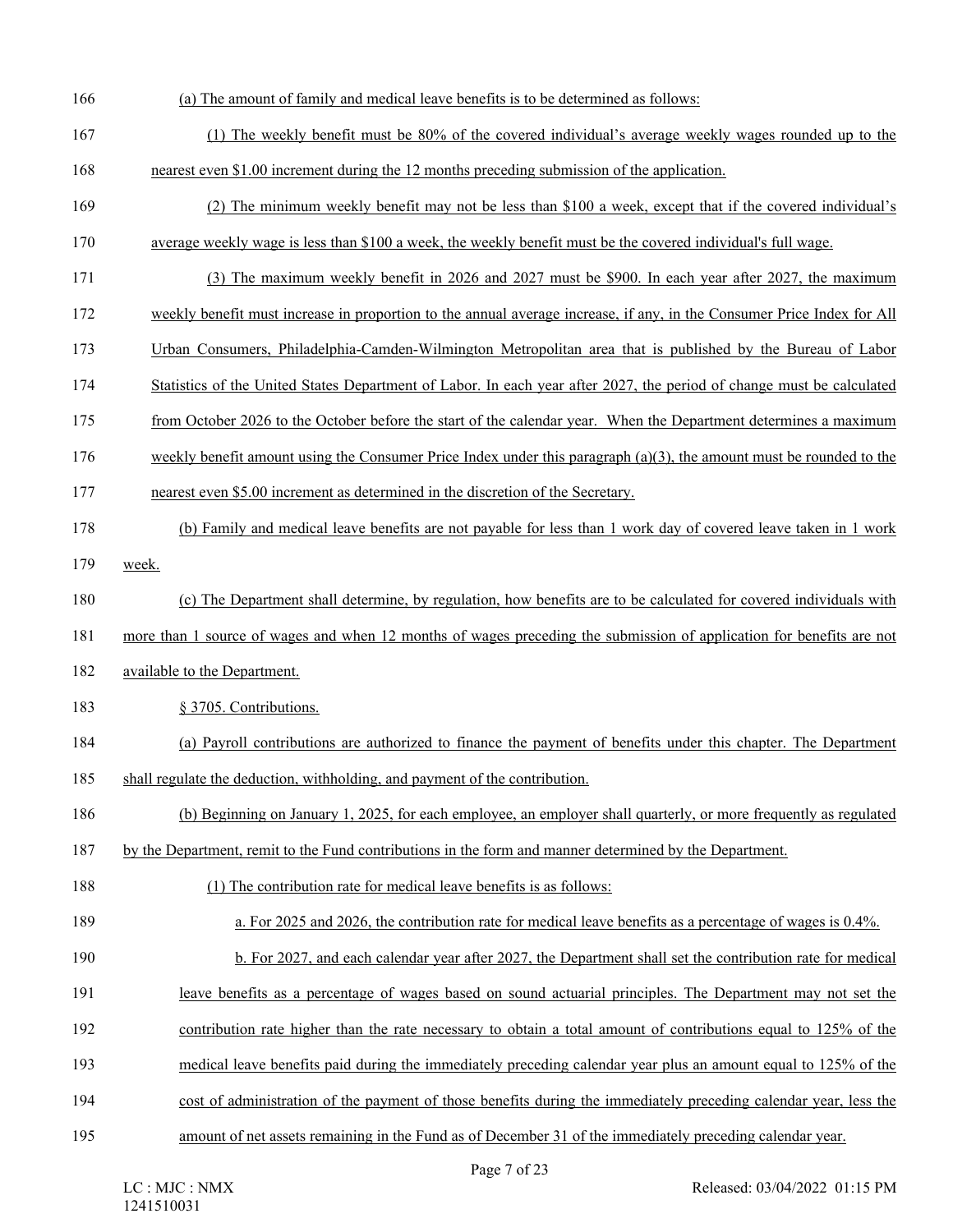| 196 | (2) The contribution rate for family caregiving leave benefits is as follows:                                            |
|-----|--------------------------------------------------------------------------------------------------------------------------|
| 197 | a. For 2025 and 2026, the contribution rate for family caregiving leave benefits as a percentage of wages                |
| 198 | is 0.08%.                                                                                                                |
| 199 | b. For 2027, and each calendar year after 2027, the Department shall set the contribution rate for family                |
| 200 | caregiving leave benefits based as a percentage of wages on sound actuarial principles. The Department may not           |
| 201 | set the contribution rate higher than the rate necessary to obtain a total amount of contributions equal to 125% of      |
| 202 | the family caregiving leave benefits paid during the immediately preceding calendar year plus an amount equal to         |
| 203 | 125% of the cost of administration of the payment of those benefits during the immediately preceding calendar            |
| 204 | year, less the amount of net assets remaining in the Fund as of December 31 of the immediately preceding                 |
| 205 | calendar year.                                                                                                           |
| 206 | (3) The contribution rate for parental leave benefits is as follows:                                                     |
| 207 | a. For 2025 and 2026, the contribution rate for parental leave benefits as a percentage of wages is 0.32%.               |
| 208 | b. For 2027, and each calendar year after 2027, the Department shall set the contribution rate for parental              |
| 209 | leave benefits as a percentage of wages based on sound actuarial principles. The Department may not set the              |
| 210 | contribution rate higher than the rate necessary to obtain a total amount of contributions equal to 125% of the          |
| 211 | parental leave benefits paid during the immediately preceding calendar year plus an amount equal to 125% of the          |
| 212 | cost of administration of the payment of those benefits during the immediately preceding calendar year, less the         |
| 213 | amount of net assets remaining in the Fund as of December 31 of the immediately preceding calendar year.                 |
| 214 | (c) Limitation on benefits and contribution rates; evidentiary standard.                                                 |
| 215 | (1) General. Notwithstanding a provision of this chapter to the contrary, this subsection controls with respect          |
| 216 | to benefits available under, and contributions required by, this chapter.                                                |
| 217 | (2) Contribution rate; limitation.                                                                                       |
| 218 | a. For purposes of this subsection, "contribution rate" means the sum of the contribution rate for medical,              |
| 219 | family caregiving, and parental leave benefits.                                                                          |
| 220 | b. If, after using the actuarial principles under $\S 3705(b)$ of this title, the Department determines that the         |
| 221 | contribution rate would exceed 1.00%, paragraph $(c)(3)$ of this section applies.                                        |
| 222 | (3) Contribution redetermination; benefits reduction. If, under paragraph $(c)(2)b$ . of this section, the               |
| 223 | Department determines that the contribution rate effective as of the first day beginning on the next calendar year would |
| 224 | exceed 1.00%, effective as of and for such calendar year the Department shall reduce the percentage of average weekly    |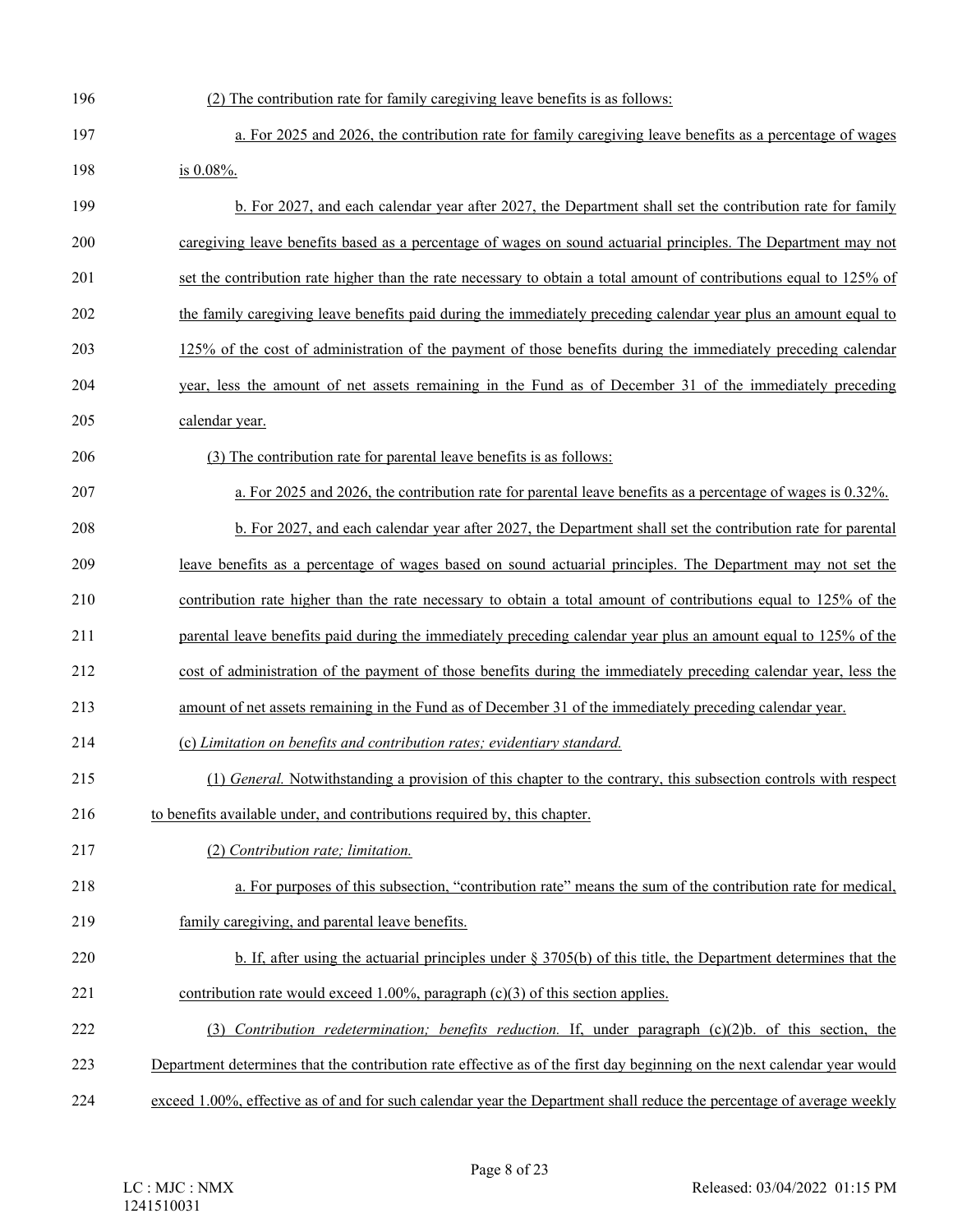- 225 wages for employees from 80% to the lowest percentage of average weekly wages for employees as necessary to
- 226 compute a contribution rate that does not exceed 1.00%.
- 227 (4) *Preservation of Fund balance.* Notwithstanding anything in this chapter to the contrary, after using the 228 actuarial principles under § 3705(b) of this title and considering other information deemed appropriate under the 229 circumstances by the Secretary, the Secretary may at any time reduce the percentage of average weekly wages for
- 230 employees to the lowest percentage of average weekly wages for employees as necessary to attempt to prevent the
- 231 projected balance of the Fund during the ensuing 12 month period from falling below a specific balance or other
- 232 actuarially sound measure adopted by the Department.
- 233 (5) *Evidentiary standard*. An allegation of abuse in the exercise of the discretion authorized by this section 234 must be established by clear and convincing evidence of actual abuse of discretion in the court then having primary
- 235 jurisdiction.
- 236 (d) From the wages of an employee for whom a contribution is required under subsection  $(b)(1)$  of this section, an 237 employer shall deduct not greater than 50% of the contribution required for the employee. However, an employer may elect
- 238 to pay all or any portion of the employee's share of the contribution listed in subsection  $(b)(1)$  of this section.
- 239 (e) From the wages of an employee for whom a contribution is required under subsection (b)(2) of this section, an
- 240 employer shall deduct not greater than 50% of the contribution required for the employee. However, an employer may elect
- 241 to pay all or any portion of the employee's share of the contribution listed in subsection  $(b)(2)$  of this section.
- 242 (f) From the wages of an employee for whom a contribution is required under subsection (b)(3) of this section, an
- 243 employer shall deduct not greater than 50% of the contribution required for the employee. However, an employer may elect
- 244 to pay all or any portion of the employee's share of the contribution listed in subsection (b)(3) of this section.
- 245 (g) An employer's deduction from an employee's wages under this section may only be made concurrent with, and
- 246 proportionate to, the liability incurred by the employer and the payment of wages to the employee. The employer is liable
- 247 for the contribution at the time that wages are paid and shall remit the total contribution required under subsection (b) of
- 248 this section to the Fund. If the employer fails to deduct wages of an employee when the wages are paid, the employer
- 249 remains liable for the full amount of the contribution, including that amount not deducted from an employee's wages.
- 250 (h) A contribution that remains unpaid on the date it is due and payable, as determined by the Department, accrues
- 251 interest, at a rate determined by the Department by regulation, from and after the due date until payment plus the accrued
- 252 interest is received by the Fund. Interest collected under this section must be paid into the Fund.
- 253 (i)(1) An employer with an approved private plan under  $\S 3716$  of this title for medical leave benefits may not be
- 254 required to remit the contributions required under subsection (b)(1) of this section.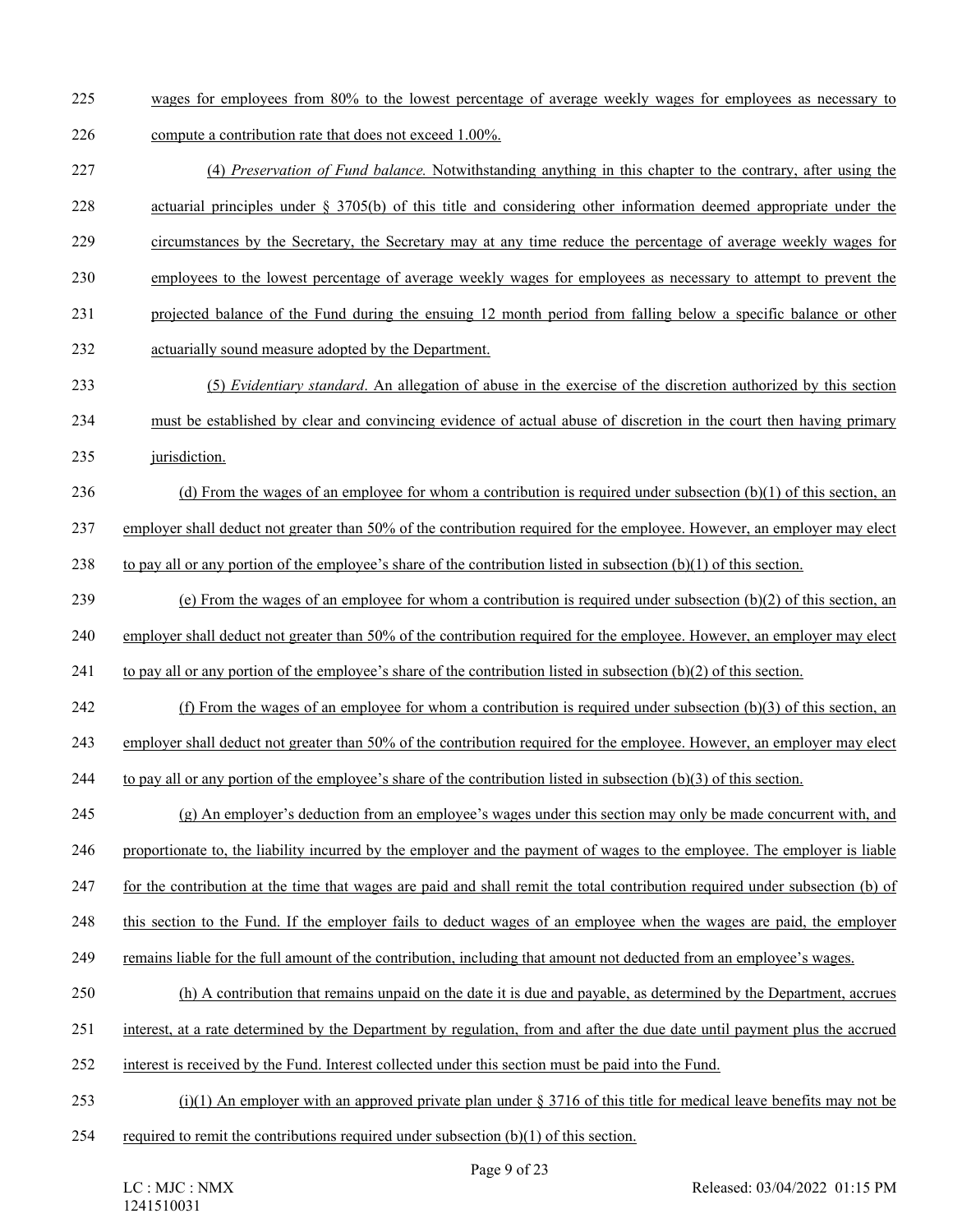- 255 (2) An employer with an approved private plan under § 3716 of this title for family caregiving leave benefits
- 256 may not be required to remit the contributions required under subsection (b)(2) of this section.
- 257 (3) An employer with an approved private plan under § 3716 of this title for parental leave benefits may not
- 258 be required to remit the contributions required under subsection(b)(3) of this section.
- 259 (j) The Department may require from an employer a sworn or unsworn report with respect to employees of the 260 employer which the Department deems necessary for the effective administration of this chapter. Information provided to
- 261 the Department in the report must be held confidential and must not be published or be open to public inspection, other than
- 
- 262 to employees of the Department, in a manner that reveals an employee's or employer's identity. However, an employer or
- 263 employer's legal representative must be supplied with information from the report for purposes related to this chapter, and
- 264 an employee or employee's legal representative must be supplied with information from the report that relates only to the
- 265 employee for purposes related to this chapter.
- 266 (k) An employee and employer may opt to file a waiver of the payroll contributions required under this section
- 267 when an employee's work schedule or length of employment with the employer is not expected to meet the requirements
- 268 for eligibility for family and medical leave benefits.
- 269 (1) The employer shall provide notice to the employee that employee's work schedule or length of 270 employment with the employer is not expected to meet the requirements for eligibility for family and medical leave 271 benefits.
- 272 (2) The employee shall sign, and the employer shall submit to the Department, a form waiving the payroll 273 contributions required under this section because employee's work schedule or length of employment with the
- 274 employer is not expected to meet the requirements for eligibility for family and medical leave benefits.
- 275 (3) If, after an employee signs a waiver under paragraph  $(k)(2)$  of this section, the employee becomes eligible 276 for family and medical leave benefits, the employee shall sign, and the employer shall submit to the Department, a
- 277 form revoking the waiver under paragraph  $(k)(2)$  of this section. Deductions from wages may not begin until a waiver
- 278 is revoked.

# 279 (4) The Department shall adopt a form for the waiver under paragraph  $(k)(2)$  of this section and the revocation

- 280 of the waiver under paragraph  $(k)(3)$  of this section.
- 281 § 3706. Reduced leave schedule.
- 282 (a) A covered individual may take covered leave on an intermittent or reduced leave schedule in which all of the
- 283 leave authorized under this chapter is not taken sequentially. Intermittent or reduced leave may be taken only when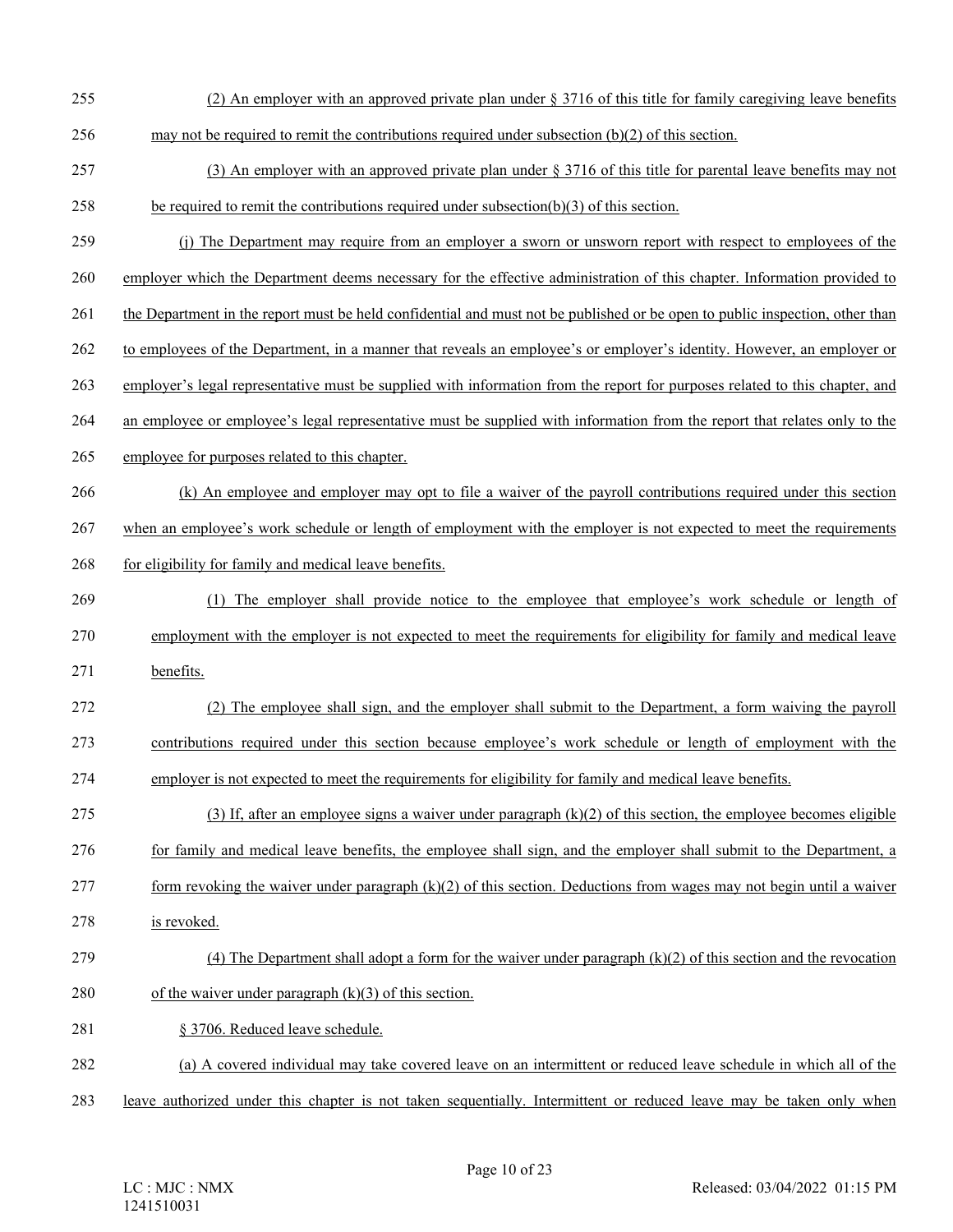284 medically necessary and supported by documentation as required by the certification requirements under § 3702 of this

285 title. Family and medical leave benefits for intermittent or reduced leave schedules must be prorated.

286 (b) The covered individual shall provide the employer with prior notice of the schedule on which the covered

287 individual will take the covered leave, to the extent practicable. Covered leave taken under this section may not result in a

- 288 reduction of the total amount of leave to which an employee is entitled beyond the amount of leave actually taken.
- 289 (c) Nothing in this section is to be construed to entitle a covered individual to more leave than required under §

290 3703 of this this title.

291 § 3707. Leave and employment protection.

292 (a) A covered individual who exercises the covered individual's right to family and medical leave benefits shall,

293 on the expiration of the covered leave, be entitled to be restored by the employer to the position held by the covered

294 individual when the covered leave commenced, or to a position with equivalent seniority, status, employment benefits, pay,

295 and other terms and conditions of employment, including fringe benefits and service credits, which the covered individual

296 had been entitled to at the commencement of the covered leave.

297 (b) During covered leave, the employer shall maintain any health care benefits the covered individual had before

298 taking the leave for the duration of the leave as if the covered individual had continued in employment continuously from

299 the date the covered individual commenced the leave until the date the family and medical leave benefits terminate. The

- 300 covered individual shall continue to pay the covered individual's share of the cost of health care benefits as required before
- 301 the commencement of the leave.

# 302 (c) An employer who violates this section or § 3708 of this title is liable to an employee affected for all of the

- 303 following:
- 304 (1) Damages equal to all of the following:
- 305 a. The amount of any of the following:
- 306 1. Any wages or employment benefits denied or lost to the employee by reason of the violation.
- 307 2. In an action in which wages or employment benefits have not been denied or lost to the employee,
- 308 any actual monetary losses sustained by the employee as a direct result of the violation, such as the cost of
- 309 providing care, up to a sum equal to 12 weeks of wages or employment benefits for the employee.
- 310 b. Interest on the amount under paragraph (c)(1)a. of this section, calculated at the legal rate.
- 311 c. An additional amount as liquidated damages equal to the sum of the amount described in paragraph
- 312 (c)(1)a. of this section and the interest under paragraph (c)(1)b. of this section. If an employer who has violated
- 313 this section or § 3708 of this title proves to the satisfaction of the court that the act or omission that violated this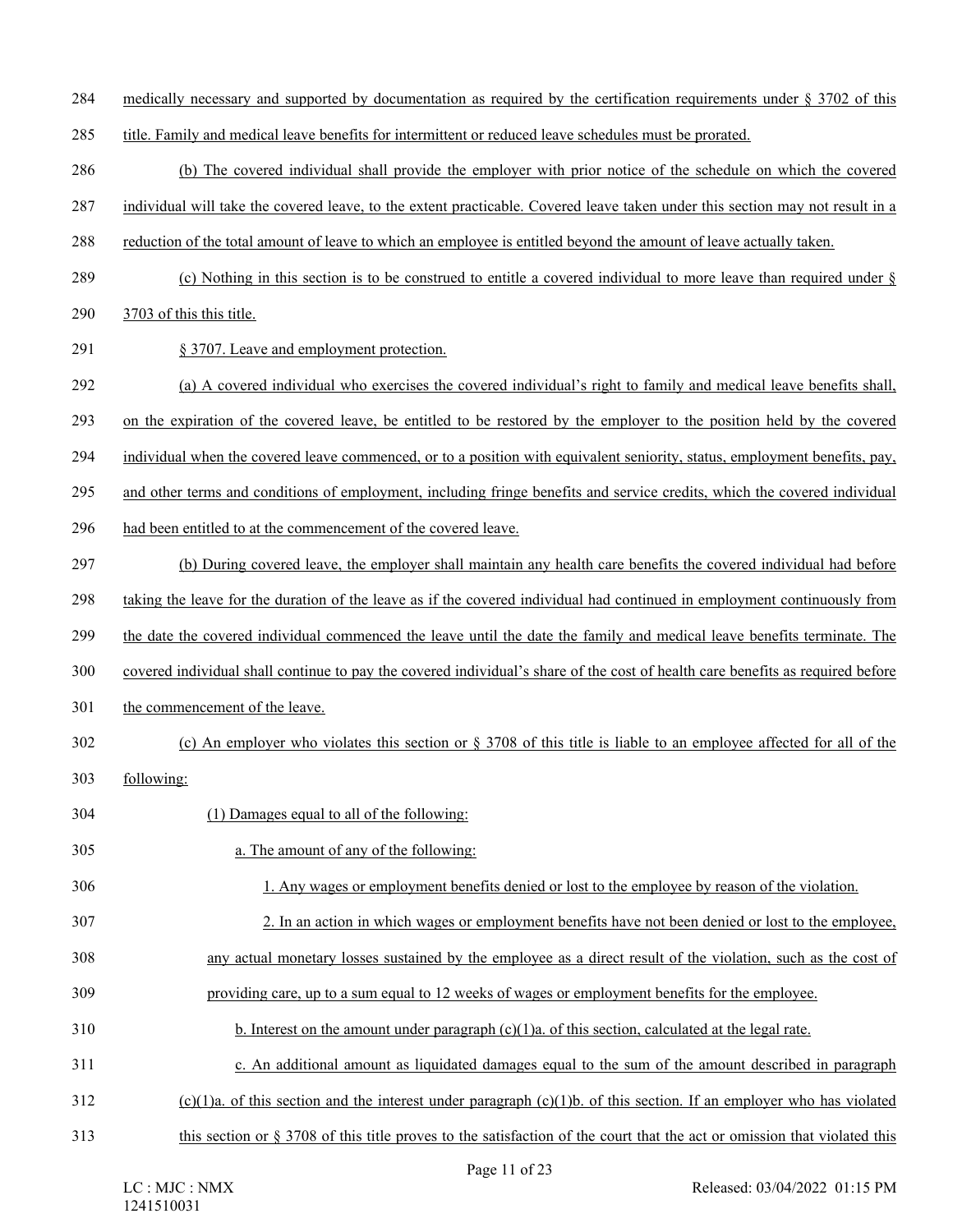- 314 section or § 3708 of this title was in good faith and that the employer had reasonable grounds for believing that the
- 315 act or omission was not a violation of this section or § 3708 of this title, the court may reduce the amount of the
- 316 liability to the amount and interest determined under paragraph(c)(1)a. and (c)(1)b. of this section, respectively.
- 317 (2) For equitable relief as may be appropriate, including employment, reinstatement, and promotion.
- 318 (d) An action under subsection (c) of this section may be maintained against an employer in a court of competent
- 319 jurisdiction in this State by any 1 or more employees for and on behalf of the employees or the employees and other
- 320 employees similarly situated.
- $321$  (e)(1) The court in an action under subsection (c) of this section may, in addition to any judgment awarded to the
- 322 plaintiff, award reasonable attorney fees, reasonable expert witness fees, and other costs of the action to be paid by the
- 323 defendant.
- 324 (2) The court in an action under subsection (c) of this section shall award reasonable attorney fees to a 325 defendant if the court finds the action was brought in bad faith.
- 326 (f) Except as provided under subsection (g) of this section, an action may be brought for a violation of this section
- $327$  or § 3708 of this title not later than 2 years after the date of the last event constituting the alleged violation for which the
- 328 action is brought.
- 329 (g) In an action brought for a wilful violation of this section or  $\S 3708$  of this title, the action may be brought not
- 330 later than 3 years after the date of the last event constituting the alleged violation for which the action is brought.
- 331 § 3708. Retaliatory personnel actions prohibited.
- 332 (a) It is unlawful for an employer or any other person to interfere with, restrain, or deny the exercise of, or the
- 333 attempt to exercise, any right protected under this chapter.
- 334 (b) An employer, temporary help company, employment agency, employee organization, or other person may not
- 335 take a retaliatory personnel action or otherwise discriminate against an individual because the individual exercised rights
- 336 protected under this chapter.
- 337 (c) Rights protected under this chapter include the following:
- 338 (1) The right to request, file for, apply for, or use family and medical leave benefits or covered leave.
- 339 (2) The right to communicate to the employer or any other person or entity an intent to file a claim, a
- 340 complaint with the Department or courts, or an appeal, or testify or prepare to testify or assist in any investigation,
- 341 hearing, or proceeding under this chapter, at any time, including during the period in which the individual receives
- 342 family and medical leave benefits under this chapter.
- 343 (3) The right to inform a person about an employer's alleged violation of this chapter.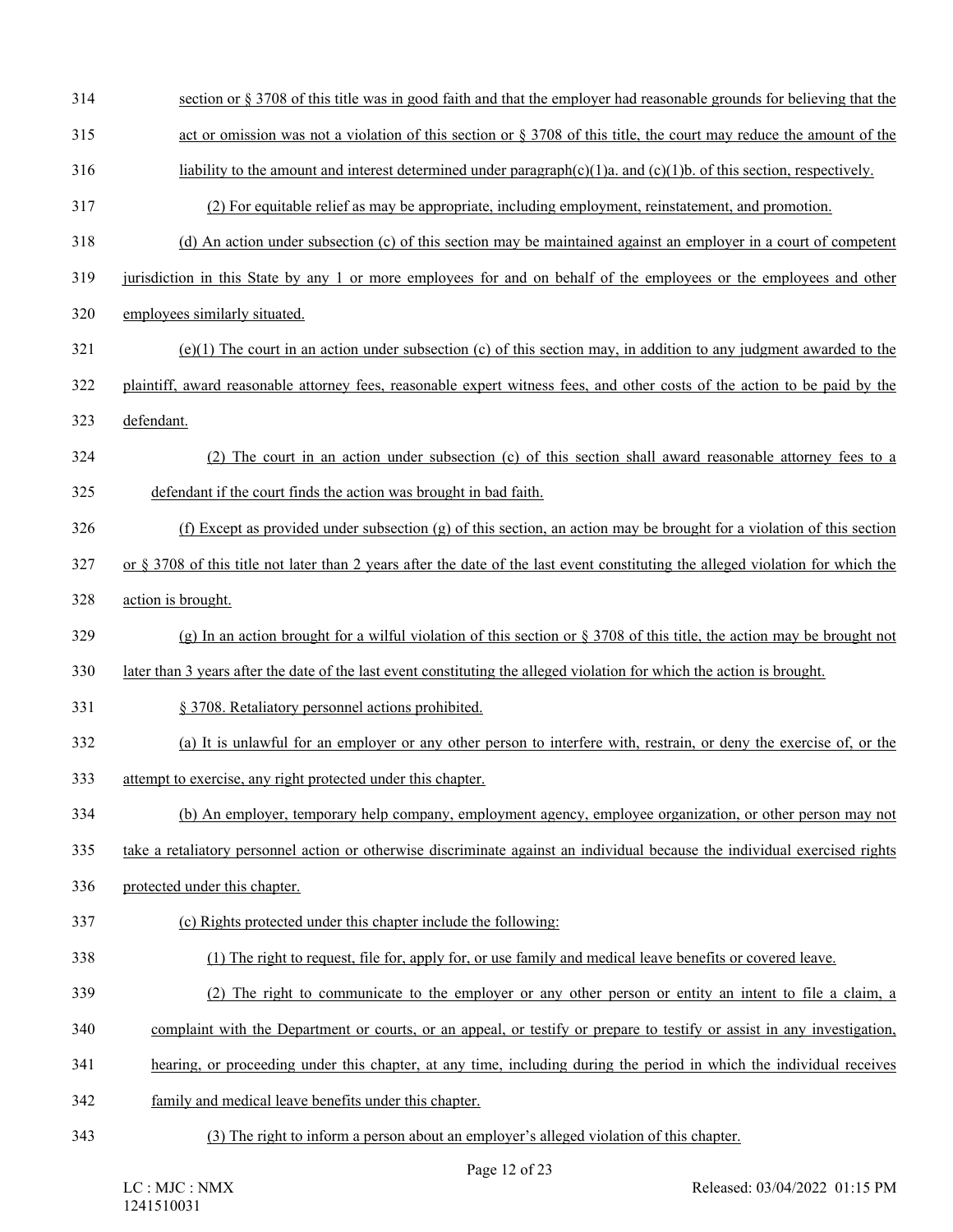| 344 | (4) The right to inform an individual of the individual's rights under this chapter.                                   |
|-----|------------------------------------------------------------------------------------------------------------------------|
| 345 | (d) It is unlawful for an employer's absence control policy to count covered leave taken under this chapter as an      |
| 346 | absence that may lead to or result in discipline, discharge, demotion, suspension, or any other adverse action.        |
| 347 | (e) Protections of this section apply to an individual who mistakenly but in good faith alleges violations of this     |
| 348 | chapter.                                                                                                               |
| 349 | (f) This section is to be enforced as provided in $\S 3707(c)$ through (g) of this title.                              |
| 350 | (g) This section applies only to an employee who has been employed by the employer for at least 90 days.               |
| 351 | § 3709. Coordination of benefits.                                                                                      |
| 352 | $(a)(1)$ Covered leave that also qualifies as leave under the FMLA runs concurrently with leave taken under the        |
| 353 | FMLA and may not be taken in addition to leave under the FMLA.                                                         |
| 354 | (2) An employer may require that payment made under this chapter be made concurrently or otherwise                     |
| 355 | coordinated with payment made or leave allowed under the terms of disability or family care leave under a collective   |
| 356 | bargaining agreement or employer policy. The employer shall give employees written notice of this requirement.         |
| 357 | (3) An employer may require the use of unused accrued paid time off before accessing family and medical                |
| 358 | leave benefits, and the use of accrued paid time off may count toward the total length of leave provided under this    |
| 359 | chapter, if the employee is not required to exhaust all paid time off. For purposes of this paragraph $(a)(3)$ of this |
| 360 | section, "paid time off" includes an employer's provision of vacation and sick leave.                                  |
| 361 | (4) A covered individual may not access family and medical leave benefits if the use of family and medical             |
| 362 | leave benefits results in the covered individual receiving more than 100% of the covered individual's weekly wages.    |
| 363 | (b)(1) This chapter does not diminish an employer's obligation to comply with any of the following that provide        |
| 364 | more generous leave:                                                                                                   |
| 365 | a. A collective bargaining agreement.                                                                                  |
| 366 | b. An employer policy.                                                                                                 |
| 367 | c. Any other law.                                                                                                      |
| 368 | (2) An individual's right to covered leave may not be diminished by a collective bargaining agreement entered          |
| 369 | into or renewed, or an employer policy adopted or retained, after [the effective date of this Act].                    |
| 370 | (3) An agreement by an individual to waive the individual's rights under this chapter is void as against public        |
| 371 | policy.                                                                                                                |
| 372 | § 3710. Notice.                                                                                                        |
| 373 | (a) An employer shall provide written notice to each employee that includes all of the following:                      |
|     |                                                                                                                        |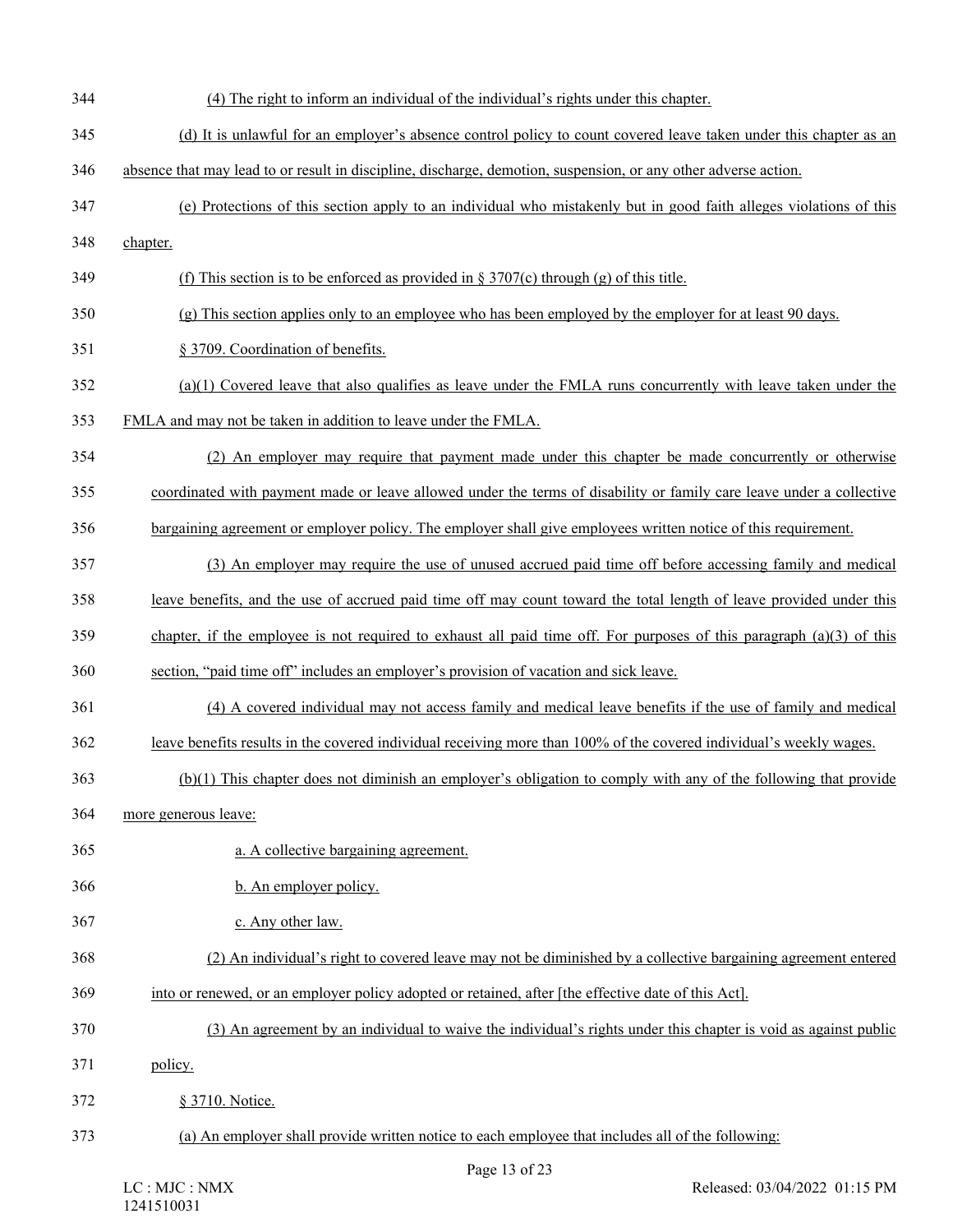374 (1) The employee's right to family and medical leave benefits under this chapter and the terms under which it 375 may be used. 376 (2) The amount of family and medical leave benefits. 377 (3) The procedure for filing a claim for family and medical leave benefits. 378 (4) The right to job protection and benefits continuation under § 3707 of this title. 379 (5) That discrimination and retaliatory personnel actions against the employee for requesting, applying for, or 380 using family and medical leave benefits is prohibited under § 3708 of this title. 381 (6) That the employee has a right to file a complaint for violations of this chapter. 382 (7) Whether family and medical leave benefits are available to the employee through the State or an approved 383 private plan under § 3716 of this title. 384 (b) An employer shall provide the notice required under subsection (a) of this section as follows: 385 (1) On hiring of the employee. 386 (2) When the employee requests covered leave or when the employer acquires knowledge that an employee's 387 leave may be for a qualifying event under § 3702(a) of this title. 388 (c) An employer shall display and maintain a poster in a conspicuous place accessible to employees at the 389 employer's place of business that contains the information required under subsection (a) of this section in English, Spanish, 390 and any language that is the first language spoken by at least 5% of the employer's workforce, if the poster has been 391 provided by the Department. 392 (d) The Department may adopt regulations to establish additional requirements concerning the means by which 393 employers shall provide notice of this chapter. 394 (e) An employee shall provide notice of the employee's intention to take covered leave to the employee's 395 employer 30 days in advance, if known, or as soon as practicable. 396 § 3711. Appeal. 397 (a) The process for review of a denial of family and medical leave benefits is as follows: 398 (1) On a determination of an individual's claim for family and medical leave benefits under this chapter by the 399 employer, the individual may request review of the determination by the Department within 60 days of the issuance of 400 the determination. The Department shall review the denial and issue a determination to the individual in a time and 401 manner determined by the Department. 402 (2) On determination by the Department under paragraph (a)(1) of this subsection or final determination by a 403 private plan under § 3716 of this title, an individual may appeal the determination to the Family and Medical Leave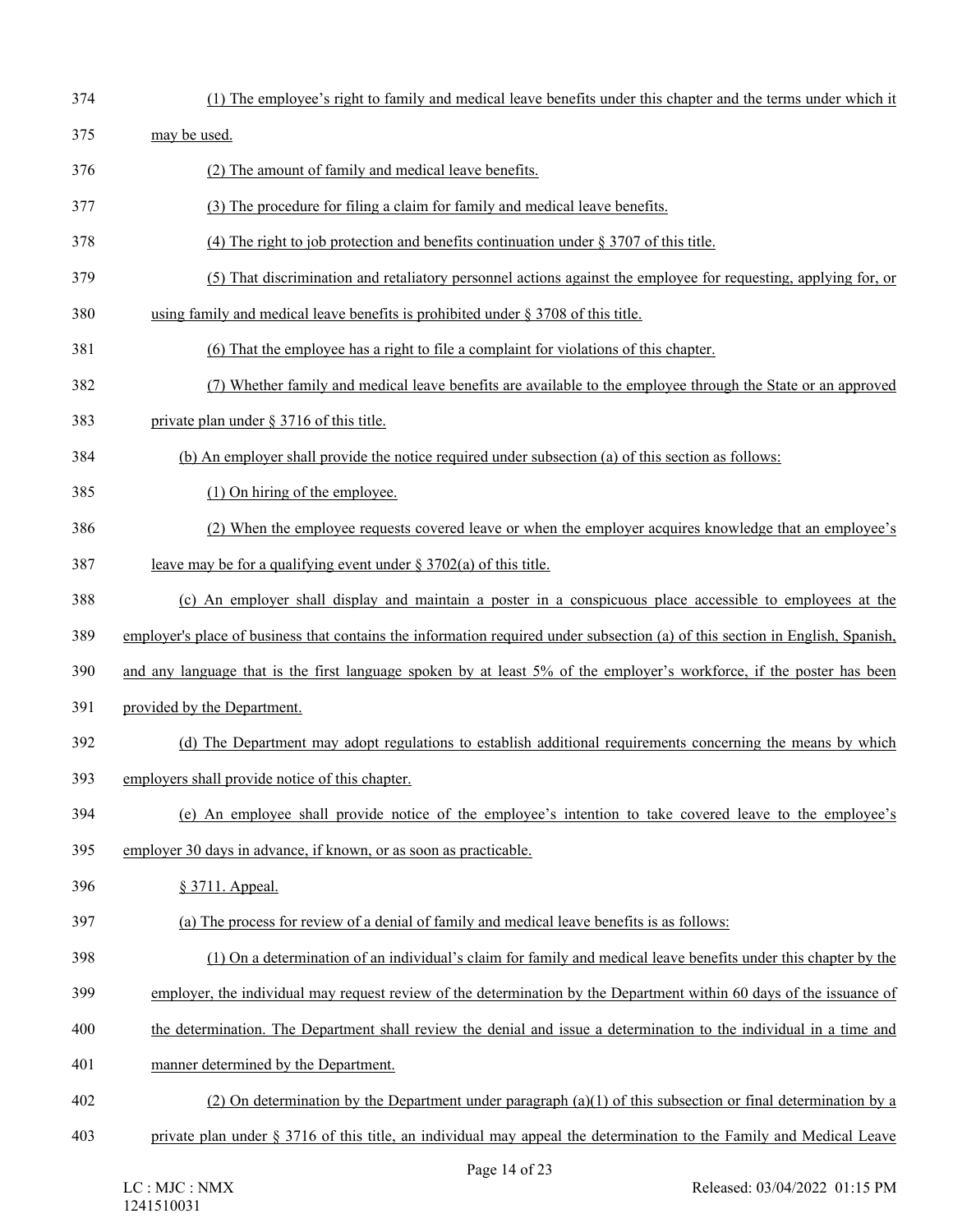| 404 | Insurance Appeal Board established under subsection (b) of this section within 30 days of the issuance of the           |
|-----|-------------------------------------------------------------------------------------------------------------------------|
| 405 | determination.                                                                                                          |
| 406 | (b)(1) There is established a Family and Medical Leave Insurance Appeal Board ("Board").                                |
| 407 | (2) The Board consists of 3 members, appointed by the Governor for a term of 6 years.                                   |
| 408 | (3) The Governor shall fill a vacancy on the Board during a member's term for the unexpired portion of the              |
| 409 | term.                                                                                                                   |
| 410 | (4) The Governor may, at any time, after notice and hearing, remove any Board member for gross                          |
| 411 | inefficiency, neglect of duty, malfeasance, misfeasance, or nonfeasance in office. For purposes of this section, a      |
| 412 | member who is absent without adequate reason for 3 consecutive meetings or fails to attend at least half of all regular |
| 413 | meetings during any calendar year is deemed to be in neglect of duty.                                                   |
| 414 | (5) Two members of the Board constitute a quorum. A vacancy does not impair the right of the remaining                  |
| 415 | Board members to exercise all of the powers of the Board.                                                               |
| 416 | (6) The Governor shall designate 1 member of the Board as the Chair. If the term of the Chair expires or if the         |
| 417 | Chair becomes vacant for any cause, the Governor shall designate another member as Chair.                               |
| 418 | (7)a. The Chair of the Board must be paid \$225 for each meeting attended, not to exceed 80 meetings each               |
| 419 | year.                                                                                                                   |
| 420 | b. Each of the other members of the Board is to be paid \$175 for each meeting attended, not to exceed 80               |
| 421 | meetings each year.                                                                                                     |
| 422 | c. The members of the Board shall devote to the duties of the members' office the time necessary for the                |
| 423 | satisfactory execution of the office.                                                                                   |
| 424 | (c) The decision of the Board with respect to an individual's claim for family and medical leave benefits is final      |
| 425 | and binding on the parties.                                                                                             |
| 426 | (d) The Department shall implement procedures to ensure confidentiality of all information related to a claim filed     |
| 427 | or an appeal taken, to the maximum extent permitted by applicable laws.                                                 |
| 428 | (e) The Board shall conduct hearings under the Administrative Procedures Act, Chapter 101 of Title 29, except           |
| 429 | that the Board's hearings are exempt from the public meeting requirements of Chapter 100 of Title 29 to protect         |
| 430 | confidential health and privacy information.                                                                            |
| 431 | (f) The Board may adopt regulations to implement this section.                                                          |
| 432 | § 3712. Erroneous payments; disqualification for benefits.                                                              |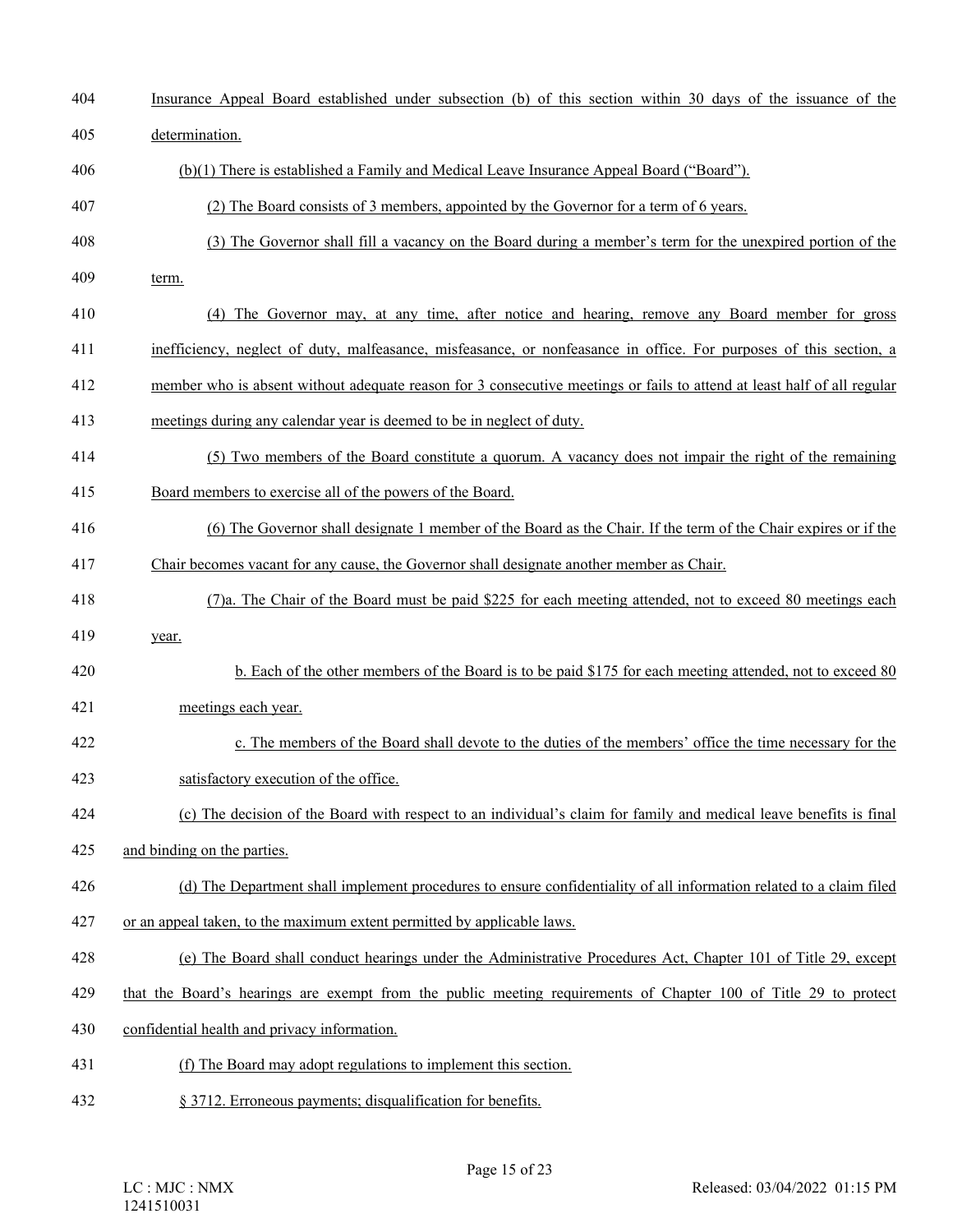- 433 (a) A covered individual is disqualified from family and medical leave benefits for 3 years if the covered
- 434 individual is determined by the Department to have wilfully made a false statement or misrepresentation regarding a
- 435 material fact, or wilfully failed to report a material fact, to obtain benefits under this chapter.
- 436 (b) If family and medical leave benefits are paid erroneously or as a result of wilful misrepresentation, or if a claim
- 437 for family and medical leave benefits is rejected after benefits are paid, the Department may seek repayment from the
- 438 recipient of benefits, with interest in an amount to be determined by the Department, consistent with § 3718 of this title. If
- 439 benefits are paid due to wilful misrepresentation, the Department may seek an additional penalty of up to 50% of the
- 440 overpayment and a penalty as permitted by § 3719 of this title.
- 441 (c) When the Department determines that an individual obtained an overpayment by fraud, in addition to any
- 442 disqualification under subsection (a) of this section, the individual is disqualified from receiving family and medical leave
- 443 benefits until the Department determines that all of the following have occurred:
- 444 (1) The total amount of the fraud overpayment, with interest, has been repaid in full.
- 445 (2) Any monetary penalty under this section has been paid in full.
- 446 § 3713. Family and Medical Leave Insurance Program.
- 447 (a)(1) By January 1, 2025, the Department shall establish and administer a family and medical leave insurance
- 448 program.
- 449 (2) By not later than the date specified in § 3702(a) of this title, the Department shall pay family and medical 450 leave benefits as specified under this chapter.
- 451 (b) The Department shall establish, and make available to employers, reasonable procedures and forms for filing
- 
- 452 claims for benefits under this chapter and shall specify the supporting documentation necessary to support a claim for
- 453 benefits, including any documentation required from a health care provider for proof of a serious health condition.
- 454 (c) The Department shall use information sharing and integration technology to facilitate the disclosure of relevant
- 455 information or records so long as a covered individual consents to the disclosure as required under state law.
- 456 (d) Information contained in the files and records pertaining to a covered individual under this chapter is
- 457 confidential and not open to public inspection, other than to public employees in the performance of their official duties.
- 458 However, the covered individual, or an authorized representative of the covered individual, may review the records or
- 459 receive specific information from the records on the presentation of the covered individual's signed authorization.
- 460 § 3714. Federal and state income tax.
- 461 The employer or an approved private plan under § 3716 of this title shall advise a covered individual filing a new
- 462 claim for family and medical leave benefits, at the time of filing the claim, of all of the following: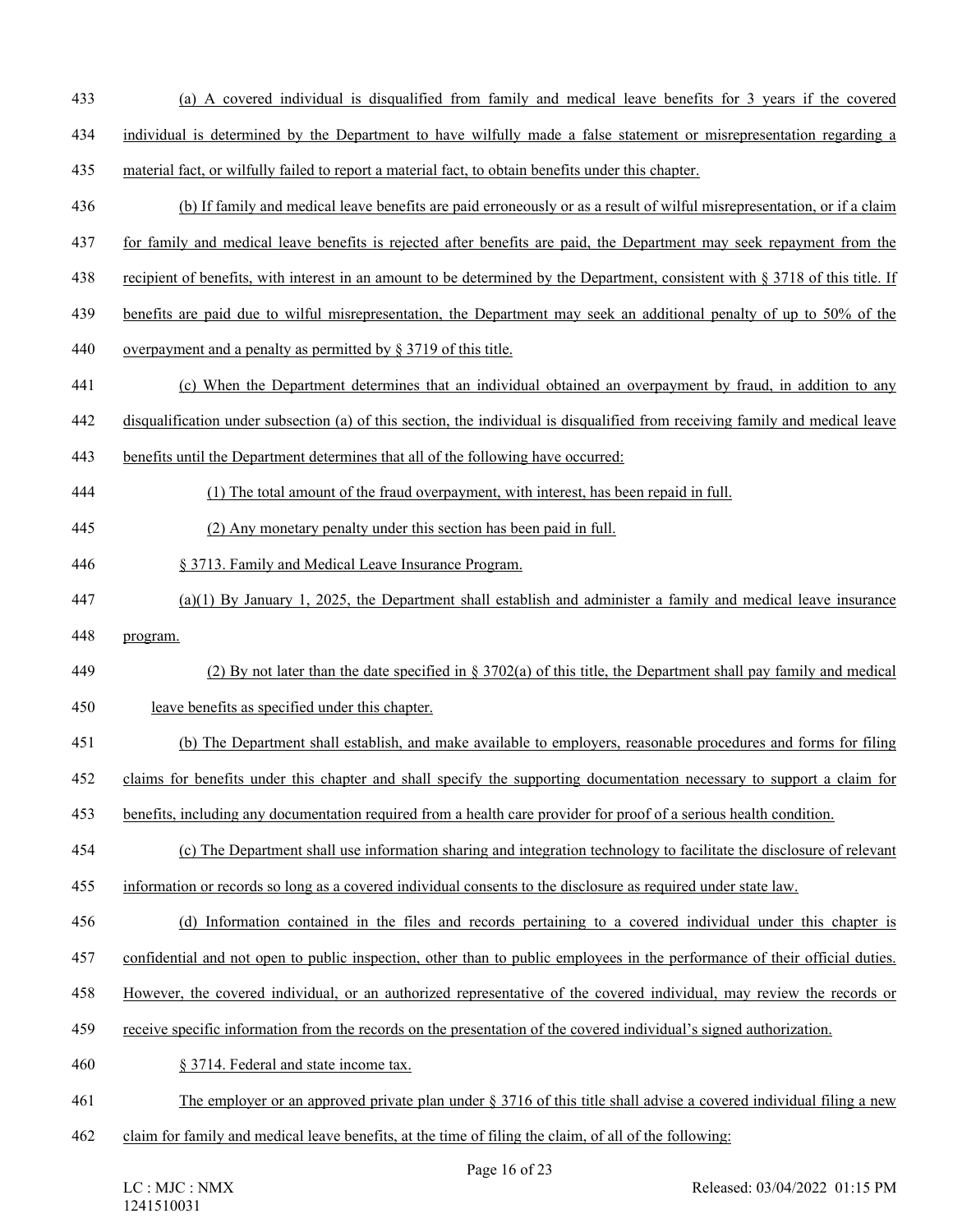| 463 | (1) Family and medical leave benefits may be subject to federal and state income taxes.                                    |
|-----|----------------------------------------------------------------------------------------------------------------------------|
| 464 | (2) Requirements exist pertaining to federal and state estimated tax payments on family and medical leave                  |
| 465 | benefits.                                                                                                                  |
| 466 | (3) Under regulations established by the Secretary, applicable taxes will be deducted and withheld from the                |
| 467 | covered individual's payment of family and medical leave benefits.                                                         |
| 468 | § 3715. Family and Medical Leave Insurance Account Fund; establishment and investment.                                     |
| 469 | (a) A special fund designated as the Family and Medical Leave Insurance Fund is created. The Fund holds all                |
| 470 | revenues collected under this chapter. All moneys credited to the Fund are continuously available for expenditure in       |
| 471 | accordance with this chapter.                                                                                              |
| 472 | (b) The State Treasurer shall invest the Fund consistent with the investment policies established by the Cash              |
| 473 | Management Policy Board. The State Treasurer shall credit interest to the Fund on a monthly basis consistent with the rate |
| 474 | established by the Cash Management Policy Board. Expenditures from the Fund may be used only for the purposes of the       |
| 475 | family and medical leave benefits program under this chapter. Only the Secretary or the Secretary's designee may authorize |
| 476 | expenditures from the Fund.                                                                                                |
| 477 | (c) The Department may use expenditures from the Fund to pay for the costs associated with administering the               |
| 478 | provisions of this chapter.                                                                                                |
| 479 | § 3716. Private plans.                                                                                                     |
| 480 | $(a)(1)$ Except as provided under subsection (e) of this section, an employer may apply to the Department for              |
| 481 | approval to meet the employer's obligations under this chapter through a private plan. To be approved as meeting an        |
| 482 | employer's obligations under this chapter, a private plan must do all of the following:                                    |
| 483 | a. Provide one or more of the following:                                                                                   |
| 484 | 1. Family caregiving leave to a covered individual for the reasons under § 3702(a)(2) and (a)(4) of                        |
| 485 | this title for the maximum number of weeks in a benefit year required under $\S 3703(a)(2)$ of this title.                 |
| 486 | 2. Medical leave to a covered individual for the reasons under $\S 3702(a)(3)$ of this title for the                       |
| 487 | maximum number of weeks in a benefit year required under $\S 3703(a)(2)$ of this title.                                    |
| 488 | 3. Parental leave to a covered individual for the reasons under $\S 3702(a)(1)$ of this title for the                      |
| 489 | maximum number of weeks in a benefit year required under $\S 3703(a)(1)$ of this title.                                    |
| 490 | b. Allow a covered individual to take, in the aggregate, the maximum number of weeks of covered leave                      |
| 491 | in a benefit year or 24-month period as required under $\S 3703(a)$ and (d) of this title.                                 |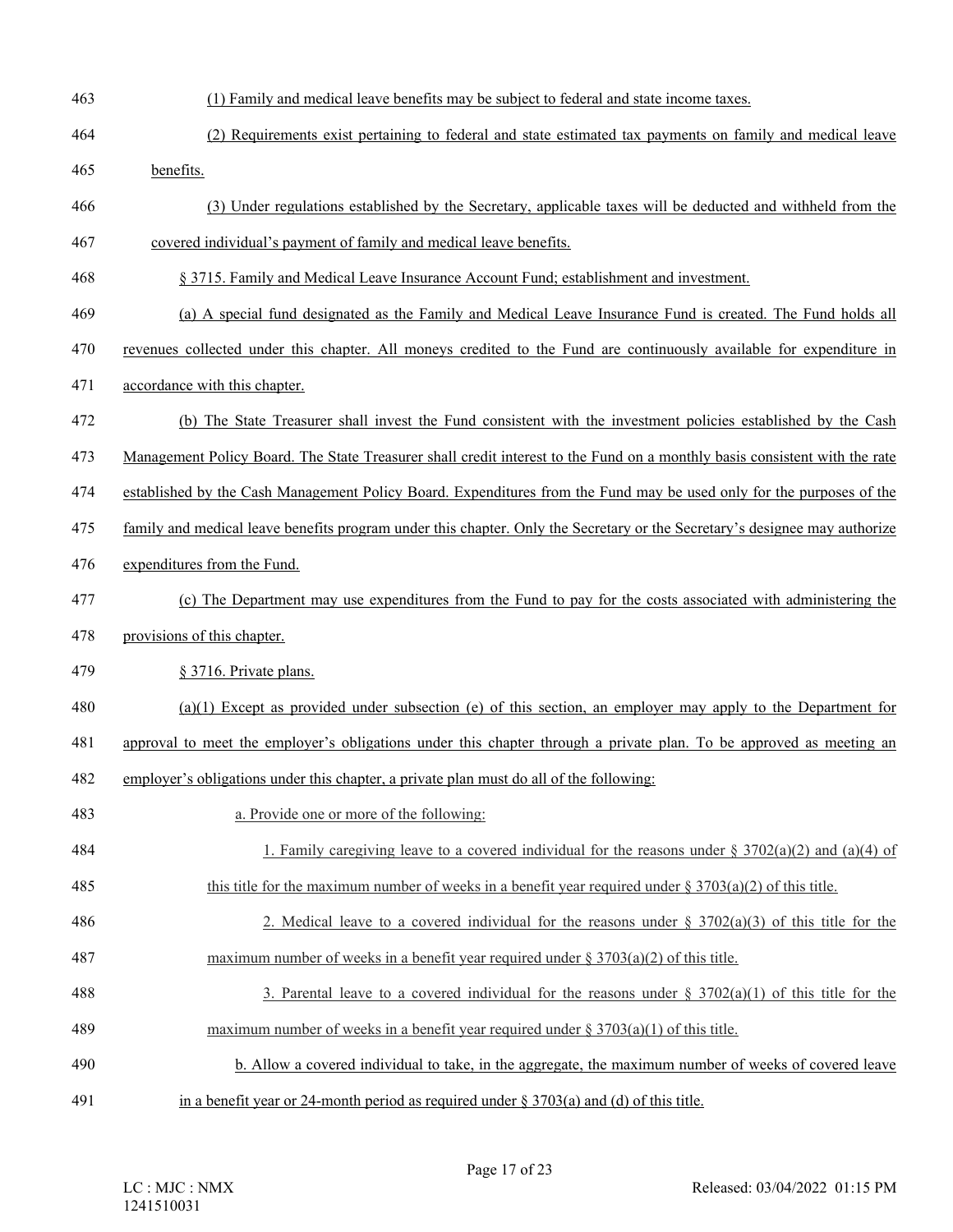| 492 | c. If family caregiving leave is provided, allow family caregiving leave to be taken for all purposes               |
|-----|---------------------------------------------------------------------------------------------------------------------|
| 493 | specified under $\S 3702(a)(2)$ and (a)(4) of this title.                                                           |
| 494 | d. If family caregiving leave is provided, allow family caregiving leave under § 3702(a)(2) and (a)(4) of           |
| 495 | this title to be taken to care for any family member.                                                               |
| 496 | e. If medical leave is provided, allow medical leave under § $3702(a)(3)$ of this title to be taken by a            |
| 497 | covered individual with any serious health condition.                                                               |
| 498 | f. Provide a wage replacement rate during all covered leave of at least the amount required under $\S$              |
| 499 | $3704(a)(1)$ of this title.                                                                                         |
| 500 | g. Provide a maximum weekly benefit during all covered leave of at least the amount specified under $\S$            |
| 501 | $3704(a)(3)$ of this title.                                                                                         |
| 502 | h. Provide a minimum weekly benefit during all covered leave of at least the amount specified under $\S$            |
| 503 | $3704(a)(2)$ of this title.                                                                                         |
| 504 | i. Allow covered leave to be taken intermittently or on a reduced schedule as authorized under $\S 3706$ of         |
| 505 | this title.                                                                                                         |
| 506 | j. Impose no additional conditions or restrictions on the use of covered leave beyond those explicitly              |
| 507 | authorized by this chapter or regulations issued under this chapter.                                                |
| 508 | k. Allow an employee covered under the private plan who is eligible to take covered leave under this                |
| 509 | chapter to take covered leave under the private plan.                                                               |
| 510 | <i>l.</i> Providing that the cost to employees covered by a private plan is not greater than the cost charged to    |
| 511 | employees under the State program.                                                                                  |
| 512 | m. Provide an internal administrative review process and notice to employees of the option to appeal a              |
| 513 | final determination of the private plan to the Family and Medical Leave Insurance Appeal, consistent with $\S 3711$ |
| 514 | of this title.                                                                                                      |
| 515 | (2) For a private plan to be approved as meeting an employer's obligations under this chapter, the private plan     |
| 516 | must also comply with all of the following:                                                                         |
| 517 | a. If the private plan is in the form of self-insurance, the employer must furnish a bond running to the            |
| 518 | State, with a surety company authorized to transact business in this State as surety, in a form as may be approved  |
| 519 | by the Department and in an amount as may be required by the Department. This paragraph $(a)(2)a$ , does not apply  |
| 520 | to public employers.                                                                                                |
| 521 | b. Provide for all eligible employees throughout their period of employment.                                        |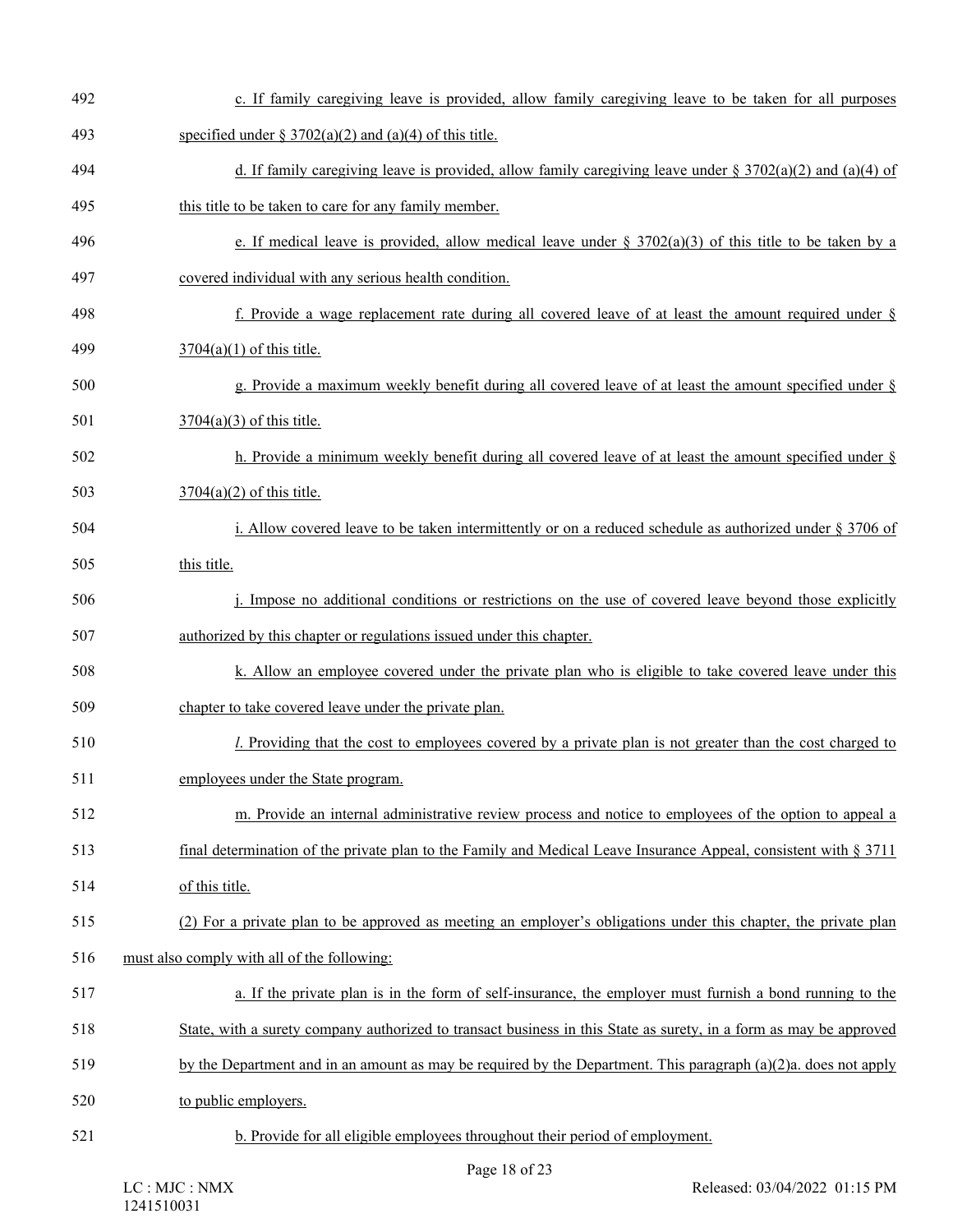| 522 | c. If the private plan provides for insurance, the policy must be issued by an admitted insurer, as defined                     |
|-----|---------------------------------------------------------------------------------------------------------------------------------|
| 523 | under § 1904 of Title 18.                                                                                                       |
| 524 | d. Submit a certification to the Department, in a form regulated by the Department, certifying that the                         |
| 525 | plan meets the obligations of this chapter                                                                                      |
| 526 | (b) An employer may provide all family and medical leave coverage through an approved private plan or may                       |
| 527 | provide 1 or more of medical leave coverage, family caregiving leave coverage, or parental leave coverage using an              |
| 528 | approved private plan and provide the remaining coverage not provided through an approved private plan using the State          |
| 529 | program.                                                                                                                        |
| 530 | (c) The Department may withdraw approval for an employer's use of a private plan granted under subsection (a) of                |
| 531 | this section when terms or conditions of the plan have been violated. The Department may withdraw approval for an               |
| 532 | employer's use of a private plan for any of the following:                                                                      |
| 533 | (1) Failure to pay approved benefits.                                                                                           |
| 534 | (2) Failure to pay benefits timely and in a manner consistent with the State program.                                           |
| 535 | (3) Failure to maintain an adequate security deposit.                                                                           |
| 536 | (4) Misuse of private plan trust funds.                                                                                         |
| 537 | (5) Failure to submit reports to the Department as required by regulations adopted by the Department.                           |
| 538 | (6) Failure to comply with this chapter or the regulations adopted under this chapter.                                          |
| 539 | (d) An employee covered by a private plan approved under this section retains all applicable rights under $\S$ § 3707           |
| 540 | and 3708 of this title.                                                                                                         |
| 541 | $(e)(1)$ Private benefits in existence on [the enactment date of this Act] that the Department deems to be comparable           |
| 542 | to the Family and Medical Leave Program under § 3713 of this title qualify as a private plan under this chapter for a period    |
| 543 | of 5 years from the start of contribution payments under $\S 3705$ of this title if the Department's approval of private plans  |
| 544 | under this subsection would not adversely impact the solvency of the Fund.                                                      |
| 545 | (2) The Department may determine comparable value through consideration of factors including wage                               |
| 546 | replacement, length of leave, interrelated benefits, eligibility criteria, or frequency of allowed leave.                       |
| 547 | (3) An employer seeking to qualify as a private plan under this subsection must notify the Department before                    |
| 548 | January 1, 2024.                                                                                                                |
| 549 | (f) The Department's denial of an employer's application under subsection (a) of this section, withdrawal of                    |
| 550 | approval for an employer's use of a private plan under subsection $(c)$ of this section, and decision under subsection $(e)$ of |
| 551 | this section are subject to the appeal process under $\S 3711$ of this title.                                                   |
|     |                                                                                                                                 |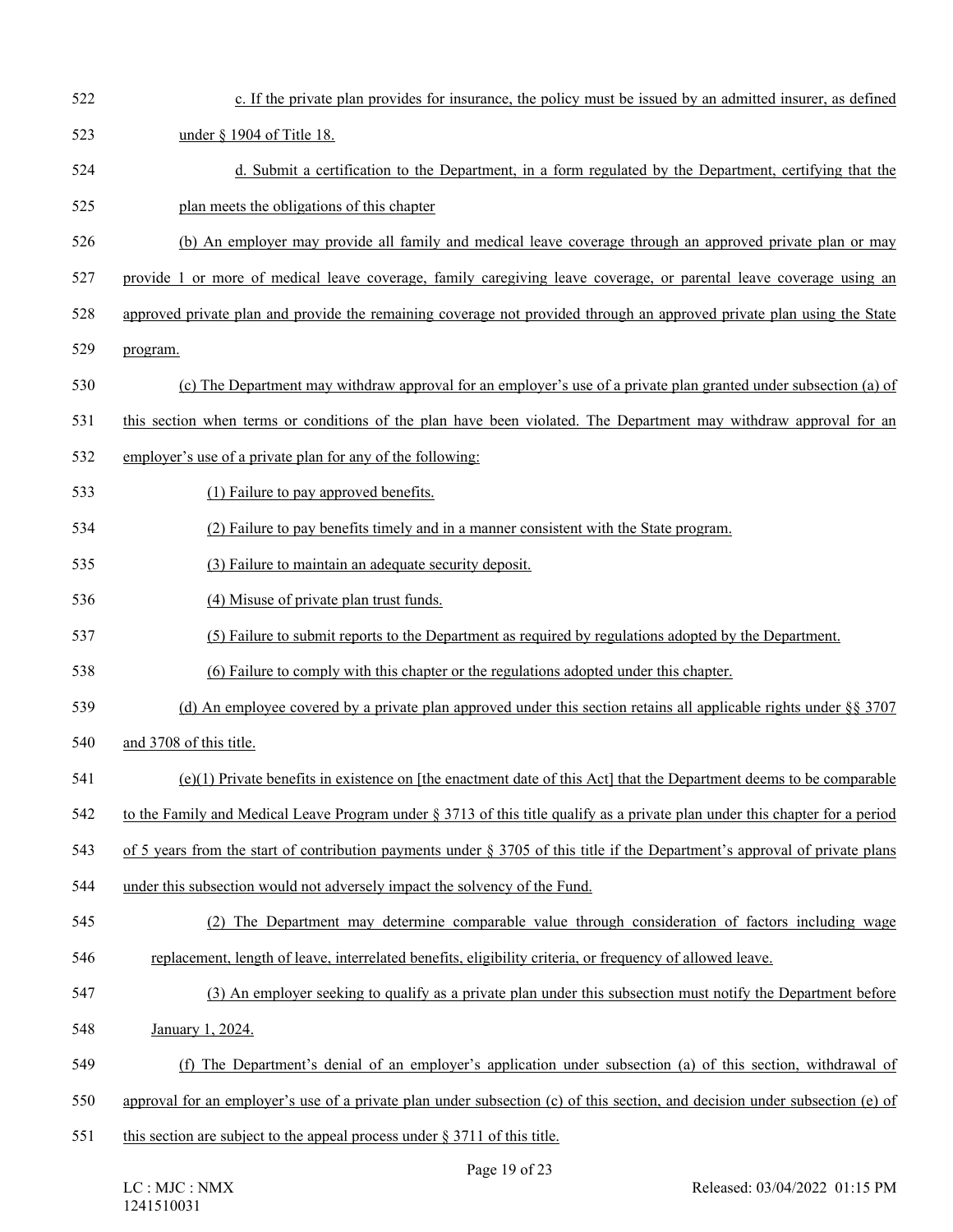- 552 (g) An employer that meets the employer's obligations under this chapter through a private plan may provide
- 553 benefits greater than those required under paragraph (a)(1) of this section.
- 554 § 3717. Small business opt-in.
- 555 (a) A small business may opt-in to provide parental leave benefits to its employees who are covered individuals.
- 556 The small business may opt-in by providing notice to the Department in a manner determined by the Department. After the
- 557 small business opts-in, the small business must remain opted-in for a period of at least 3 years and may opt-out of coverage
- 558 for parental leave benefits with 12 months' notice to its employees and the Department, to take effect not sooner than the
- 559 end of the 3-year period.
- 560 (b) A small business may opt-in to provide medical leave benefits to its employees who are covered individuals.
- 561 The small business may opt-in by providing notice to the Department in a manner determined by the Department. After the
- 562 small business opts-in, the small business must remain opted-in for a period of at least 3 years and may opt-out of coverage
- 563 for medical leave benefits with 12 months' notice to its employees and the Department, to take effect not sooner than the
- 564 end of the 3-year period.
- 565 (c) A small business may opt-in to provide family caregiving leave benefits to its employees who are covered
- 566 individuals. The small business may opt-in by providing notice to the Department in a manner determined by the
- 567 Department. After the small business opts-in, the small business must remain opted-in for a period of at least 3 years and
- 568 may opt-out of coverage for family caregiving leave benefits with 12 months' notice to its employees and the Department,
- 569 to take effect not sooner than the end of the 3-year period.
- 570 § 3718. Powers of the Department.
- 571 (a) The Department shall administer and enforce this chapter.
- 572 (b) A complaint, on a form created by the Department, may be filed with the Department for noncompliance with
- 573 this chapter.
- 574 (c)(1) The Department may audit employers for compliance with this chapter, as determined by the Department.
- 575 (2) Nothing in this chapter limits the Department of Insurance's jurisdiction over an insurer issuing an
- 576 approved private plan.
- 577 (d) The Department may do all of the following under the Department's audit and investigative authority to
- 578 determine noncompliance with this chapter:
- 579 (1) Enter and inspect, after 1 day's notice to the employer, the premises or place of business or employment
- 580 and, on demand, examine and copy, wholly or partly, any or all books, registers, payrolls, and other records, including
- 581 those required to be made, kept, and preserved under this chapter.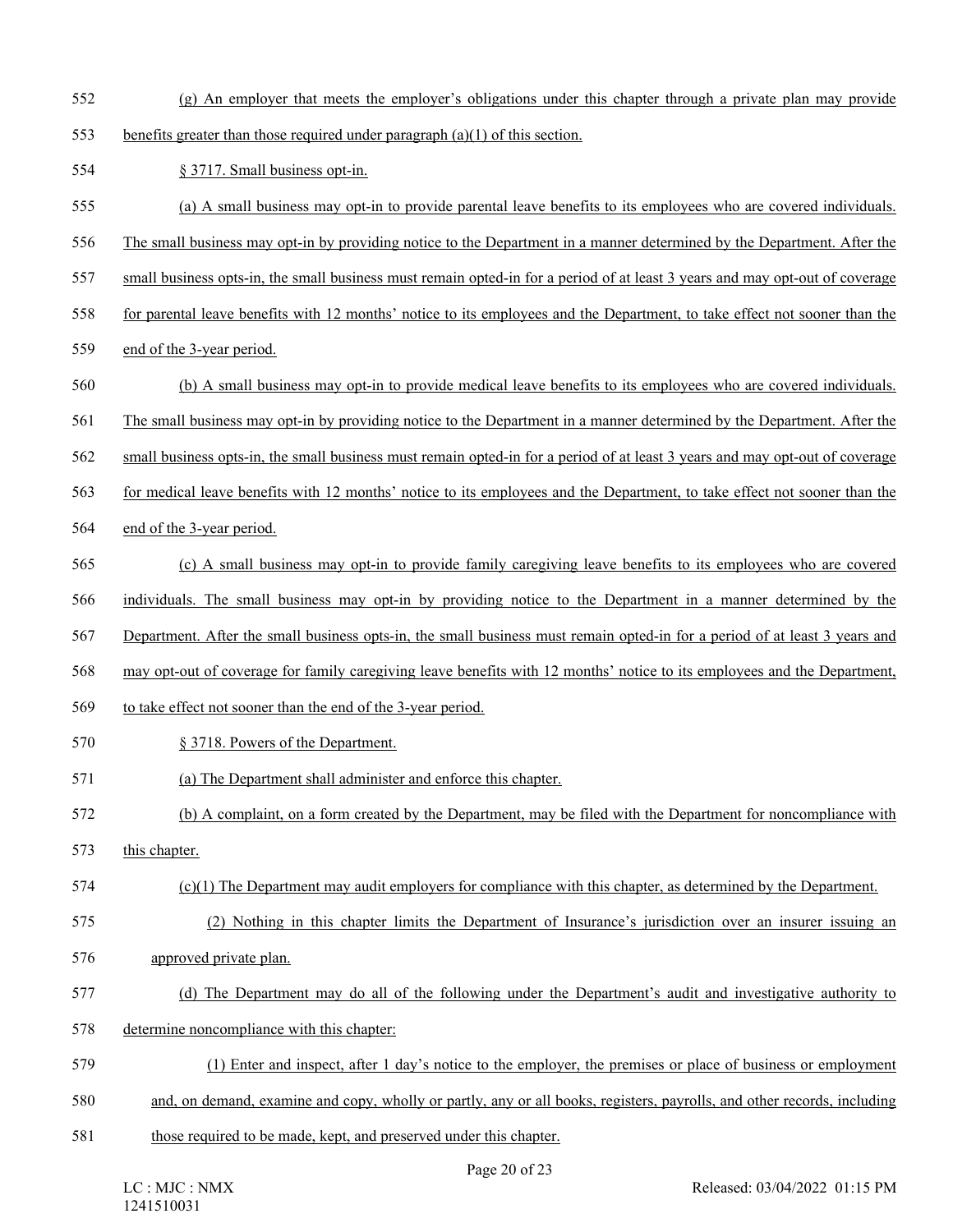- 582 (2) Question any employer, employee, or other person in the premises or place of business or employment.
- 583 (3) Require from an employer full and correct statements in writing, including sworn statements, on forms
- 584 prescribed or approved by the Department, with respect to the compliance with this chapter, as the Department may
- 585 deem necessary or appropriate.
- 586 (4) Investigate such facts, conditions, or matters as the Department may deem necessary or appropriate to 587 determine whether this chapter has been or is being violated.
- 588 (5) Hold hearings, administer oaths, and examine witnesses under oath, issue subpoenas, compel the 589 attendance of witnesses and the production of papers, books, accounts, records, payrolls, documents, and testimony, 590 and take depositions and affidavits in any proceeding before the Department. If a person fails to comply with a
- 591 subpoena lawfully issued or a witness refuses to testify to a matter that the witness may be lawfully interrogated, the
- 592 Superior Court, on application by the Department, shall compel obedience as in the case of disobedience of the
- 593 requirements of a subpoena issued from the Court or a refusal to testify to the Court.
- 594 (e)(1) Following an investigation in which the Department makes an initial determination that an employer has
- 595 violated 1 or more provisions of this chapter, or an initial determination that a covered individual received an overpayment
- 596 or violated § 3712 of this title, the Department shall notify the employer or covered individual of the initial determination
- 597 and of any amounts owed and shall provide the employer or covered individual with an opportunity to appeal the
- 598 Department's determination to the Family and Medical Leave Insurance Appeal Board ("Board"). If the Department finds a
- 599 violation of this chapter, the Department may issue civil penalties under § 3719 of this title.
- 600 (2) An initial determination that is not appealed within 15 days of the date of the notice is deemed a final 601 determination, and the employer or covered individual shall pay any payments or penalties included in the initial
- 602 determination to the Fund.
- 603 (3) If the initial determination is appealed within 15 days from the date of the notice, the Board shall hear the 604 appeal within a reasonable time.
- 605 (4) The Board shall conduct a hearing on appeal under the Administrative Procedures Act, Chapter 101 of 606 Title 29, and the regulations adopted by the Board. The decision of the Board is final unless appealed to the Superior
- 607 Court within 30 days.
- 608 (f) The Department may institute an action in a court of competent jurisdiction for overpayments, penalties, unpaid
- 609 contributions, or violations of this chapter. In an action brought by the Department under this subsection where judgment is
- 610 entered for the Department, a court may award costs and, when so awarded, the same amount of costs must be allowed,
- 611 taxed, and collected as are allowed, taxed, and collected for like services in the court.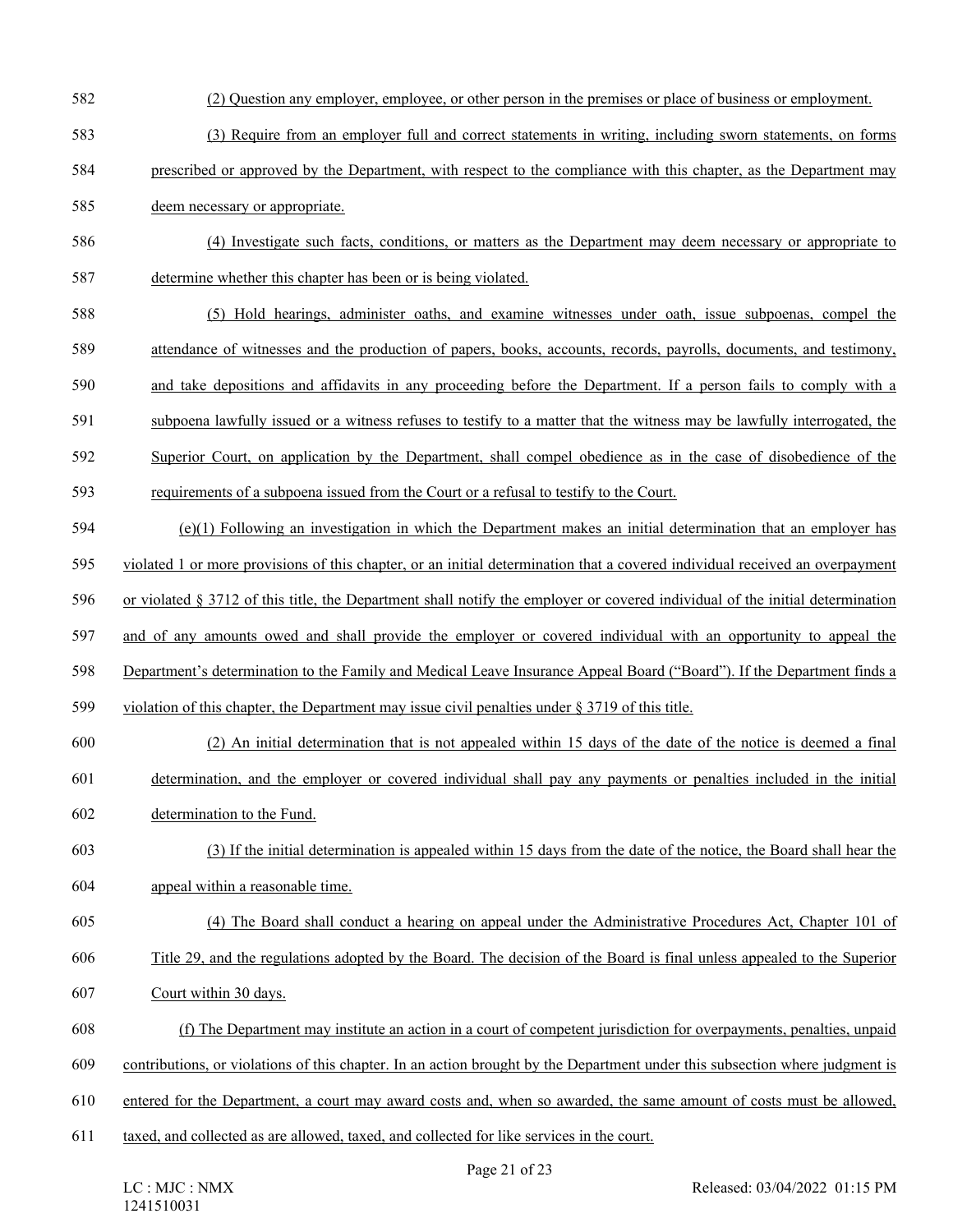- 612 (g) The Department has exclusive authority to settle any claim related to noncompliance with this.
- 613 (h) Nothing in this chapter limits the Department's power or authority under other law of this State which may be
- 614 otherwise applicable to administer or enforce this chapter.
- 615 (i) The Department may not be required to pay the filing fee or other costs of the action or fees of any nature or to
- 616 file bond or other security of any nature in connection with an action under this chapter or with supplementary proceedings
- 617 as a condition precedent to the availability of any process in aid of the action or proceedings. The Department may join
- 618 various claimants in 1 cause of action.
- 619 (j) Nothing in this chapter prevents a person from pursuing an action at law or in equity against an employer 620 arising under other applicable law.
- 621 (k) In addition to the methods of collection authorized by this chapter, the Department may collect a final
- 622 determination of liability of an employer or covered individual to the Fund by any manner available under other law of this
- 623 State, including by any manner that unemployment tax assessments may be collected under Chapter 33 of this title,
- 624 including §§ 3358, 3360, 3361, 3363, 3368, and 3369 of this title.
- 625 § 3719. Penalties.
- 626 (a) An employer who violates or fails to comply with any requirement of this chapter, including failing to file
- 627 reports as prescribed by the Department, failing to make contributions as required by this chapter, and failing to properly
- 628 handle and remit wage deductions from employees to the Department, is deemed in violation of this chapter and is subject
- 629 to a civil penalty of not less than \$1,000 nor more than \$5,000 for each violation.
- 630 (b) An employer who discharges or in any manner discriminates against an employee because that employee has
- 631 made a complaint or has given information to the Department under this chapter, or because the employee has caused to be
- 632 instituted or is about to cause to be instituted any proceedings under this chapter, or has testified or is about to testify in any
- 633 proceedings is deemed in violation of this chapter and is subject to a civil penalty of not less than \$1,000 nor more than
- 634 \$5,000 for each violation.
- 635 (c) A civil penalty claim may be filed in any court of competent jurisdiction.
- 636 (d) Funds from any civil penalty under this chapter, including an overpayment penalty as authorized by § 3712 of
- 637 this title, must be deposited in the Fund.
- 638 § 3720. Regulations.
- 639 (a) The Department may adopt regulations as the Department deems necessary or appropriate to administer or
- 640 enforce this chapter. Except as may be otherwise provided by the Department, a regulation adopted under this section takes
- 641 effect on publication.